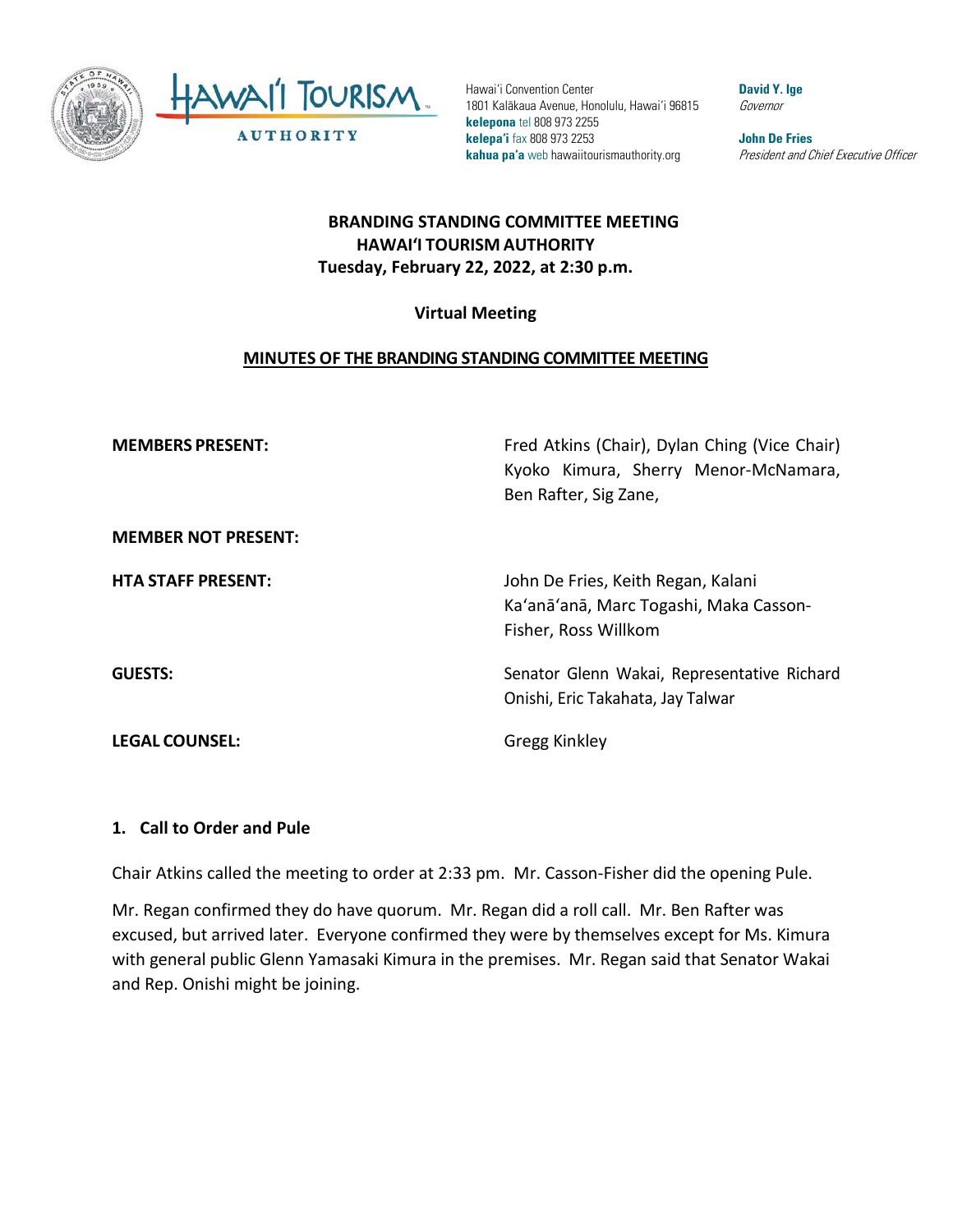#### **2. Approval of Minutes of the January 26, 2022, Branding Standing Committee Meeting**

Chair Atkins asked for a motion to approve the minutes. Mr. Ching made a motion, and Ms. Kimura seconded. Mr. Regan did a roll call, and the motion passed unanimously.

## **3. Discussion on HTA's Future Global Brand Marketing & Management Allocations Strategy and Guidance for Staff**

Chair Atkins asked Mr. Ka'anā'anā to do the presentation.

Mr. Ka'anā'anā wanted to present this in response to Senator Wakai's questions. He said they need to understand how to allocate their resources for the most effective opportunities that exist. He wants to procure a tool that can help HTA do that. The tool takes data from many sources, and puts it in the platform to help HTA make good decisions. He said it's a market allocation platform, like a source market, not in terms of marketing, which is something HTA has worked on in the past - the last time HTA did it was 2016. He wants to update this platform with current data.

He said this MAP will score and rank origin markets across comparable metrics of opportunity, cost and risk. He ran through some details - The map uses the scores to suggest marketing budget allocations across the markets, which is the core question that was presented to them. He said the Hawai'i MAP from 2016, at that time, utilized 16 origin markets that were compared, and included markets HTA was not in at that time, and helped HTA understand the global opportunity for markets they may not have been in before. The powerful thing about the tool is that it takes the multiple data sources available and makes sense of them.

In big categories, they look at what opportunities, propensities, values, and constraints the HTA has. He shared an opportunity category - how do they define the unconstrained market opportunity; what quantifies the travel market opportunity in terms of its market size, country size, and it quantifies the overall economic opportunity within that source market; growth rate at indexes growth prospects for each market, as well as head room - how does it help HTA determine the untapped opportunity.

The kinds of data that will be seen is employment adjusted to percentage able to travel, GDP per capita, outbound travel spending, comparable trips, employment, Hawai'i's share of inbound travelers, and Hawai'i's share of comparable outbound travelers, etc.

He spoke about propensity - how do they start to understand and define the tendencies and preferences of the market toward a destination like Hawai'i. Looking at sentiment the HTA can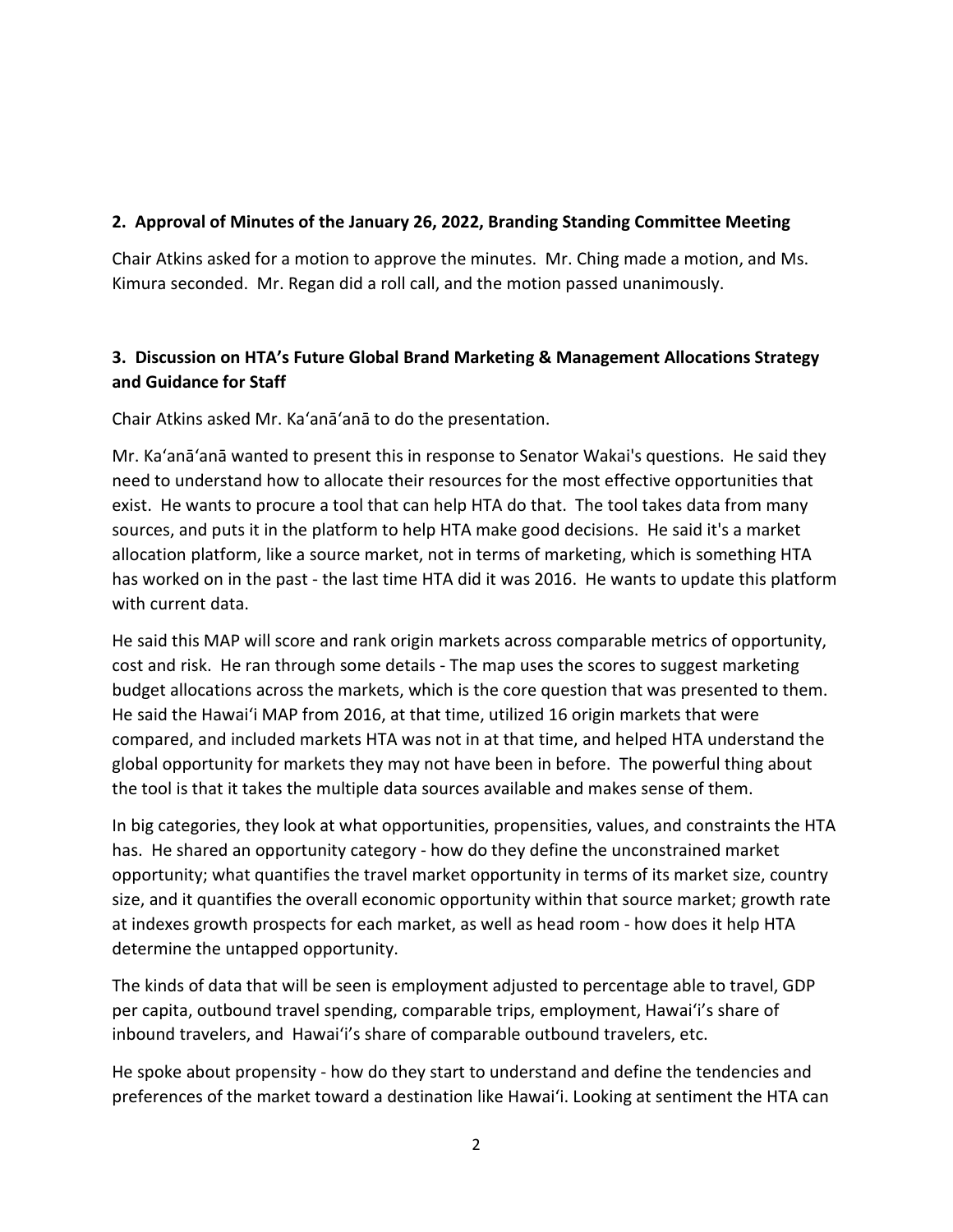assess the match of a markets destination preferences to the product they have available, and also the alignment which will help HTA determine the match of a markets destination preferences. Those include confidence in the economy-based survey, unemployment outlook, Hawai'i's share of a markets outbound travel, the comparable trip share of a total outbound travel, leisure share of Hawai'i trips. He concluded the sentiment and the alignment are the propensity and the opportunity.

He moved on to value. How do they determine the value proposition of a market on both sides? What is the potential yield per visitor, and what is the cost of attracting that visitor? Things looked at under that category include purchasing power, how to measure the relative strength of a markets currency, as a proxy for value attractiveness for Hawai'i; the visitor value, identifying the yield potential visitors have by market, and the affordability that determines the relative cost of a campaign in a market. He reiterated there are numerous differences in each of the markets.

In terms of presence, their marketing campaigns can leverage existing infrastructure from the Tourism Authority side with other GMTs. They can look at things like the exchange rate forecast, exchange rate for a 3-year percentage change, they can see a number of tools like average length of stay, average expenditure per day and per trip, average expenditure per trip all outbound, real purchasing power parity as GDP per capita, and other metrics within that value.

An important one is also understanding what the lifetime value of a potential customer to Hawai'i is in terms of how many times they return, and the total lifetime value of that travel.

He spoke about the constraints that exist - how they qualify the opportunity based on external factors of risk and accessibility to Hawai'i. So in risk, they're determining short- and long-term risk of market. Short-term risk is marked by volatility, and long-term risk is marked by fundamental, social, political or economic uncertainty.

He reiterated these are the datasets they would plug into this platform that help them get the allocation suggestions.

He mentioned the following slide - what is the realizable return; what kind of costs exist; what risks and constraints get plugged in; and the relative ROI is a potential index the tool can show, all leading to the allocation that they need to allocate to various markets.

He showed the budget allocations to each market overtime on the next slide. He said the end goal is to procure and update the market allocation platform, plug in all the data and let it show the results.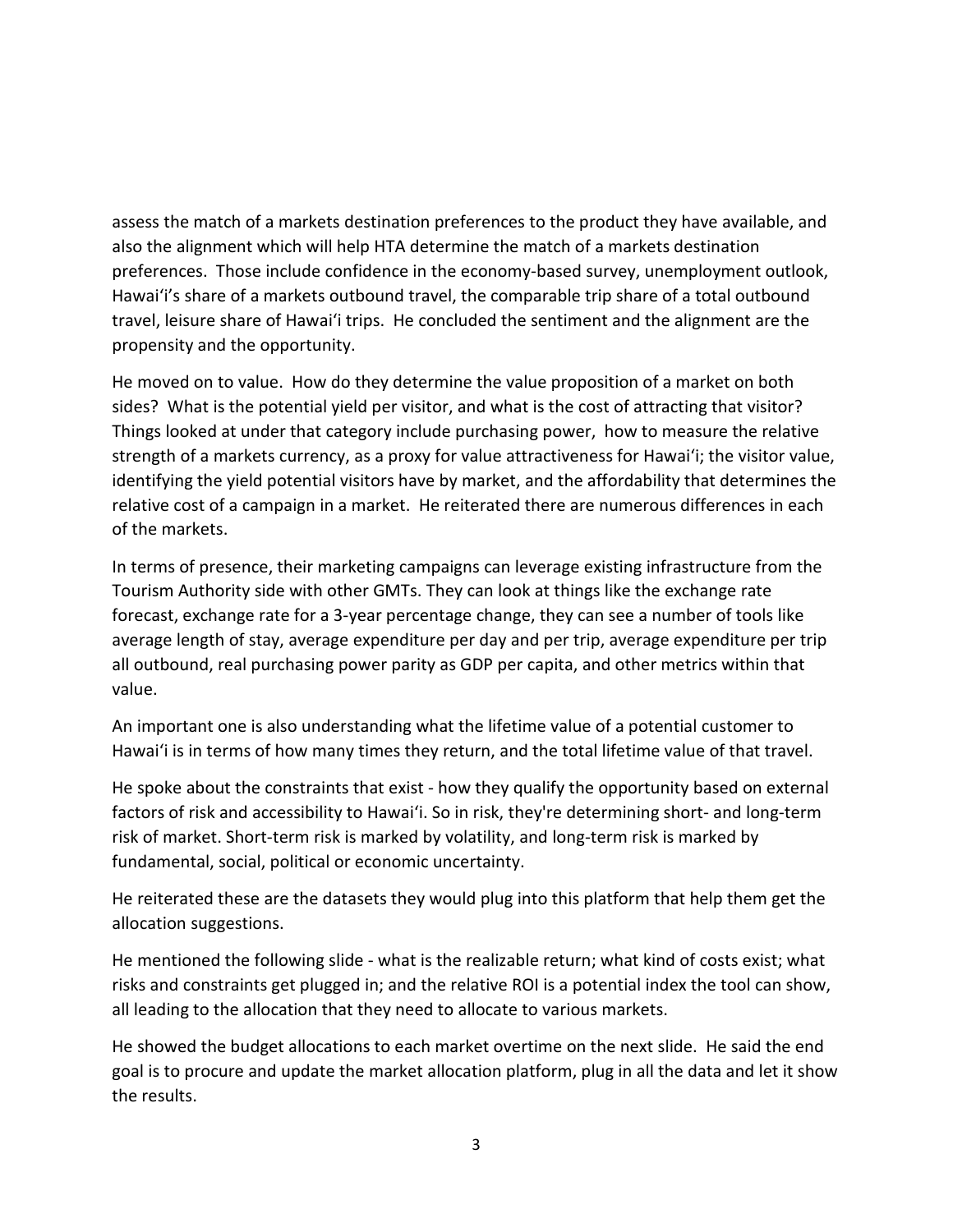Chair Atkins said the chart is interesting in showing from year 2015 - 2021. He added that inflation is getting severe so it's another factor to consider - inflation is up 7%. Chair Atkins asked if Senator Wakai is on the call, but Mr. Regan confirmed that Rep. Onishi is on the call. Chair Atkins asked if they could send this information to Senator Wakai, and if he has questions on the information, he can revert with HTA staff.

Mr. Ka'anā'anā said he provided the packet prior to the days meeting, but he is happy to follow up with Senator Wakai. Chair Atkins asked if Rep. Onishi had questions before going to item number 4, but he had no questions. Chair Atkins thanked Rep. Onishi and asked that he stay on the call, in case there were more questions.

# **4. Presentation, Discussion and/or Action on the GMT's Brand Marketing & Management Guidelines for Q2 2022**

Mr. Ka'anā'anā mentioned that in the last meeting, they made recommendations for Quarter 1, funding and activities for restricted spending, and said in this meeting they would propose Quarter 2 spend, so that HTA had additional time to consider the allocations and activities.

He said the activities had not changed and moved on to the bottom table. He mentioned a few things had changed since the last meeting - one is that they move the Oceania market, which includes Australia and New Zealand, into the green phase, and allow them to implement their BMMP as presented. Now that New Zealand is open, both countries in the MMA are open for travel, so that's the recommendation.

He spoke about the table, showing restrictive Quarter 1 budget, restrictive Quarter 2 budget, and the balance left on each contract based on the allocations proposed today. He said USA and Canada are in green and proposed to move Oceania to green, and Japan, Korea and China remain at red, for the time being.

He asked if there were questions on Korea and China, and he asked Mr. Takahata to join in the meeting to present in detail the programming that would support the \$2.3 million allocation for Quarter 2 restricted spending in Japan.

Mr. Ka'anā'anā asked if there were questions about Oceania, Korea, and China. Mr. Takahata would present then there can be questions for Japan.

Mr. Rafter asked if the countries are still red, e.g., China, why is the budget doubled? Mr. Ka'anā'anā said some of the spending they're proposing in Quarter 2 includes their development of the WeChat B2C and B2B mini-programs. It also includes \$52,000 for social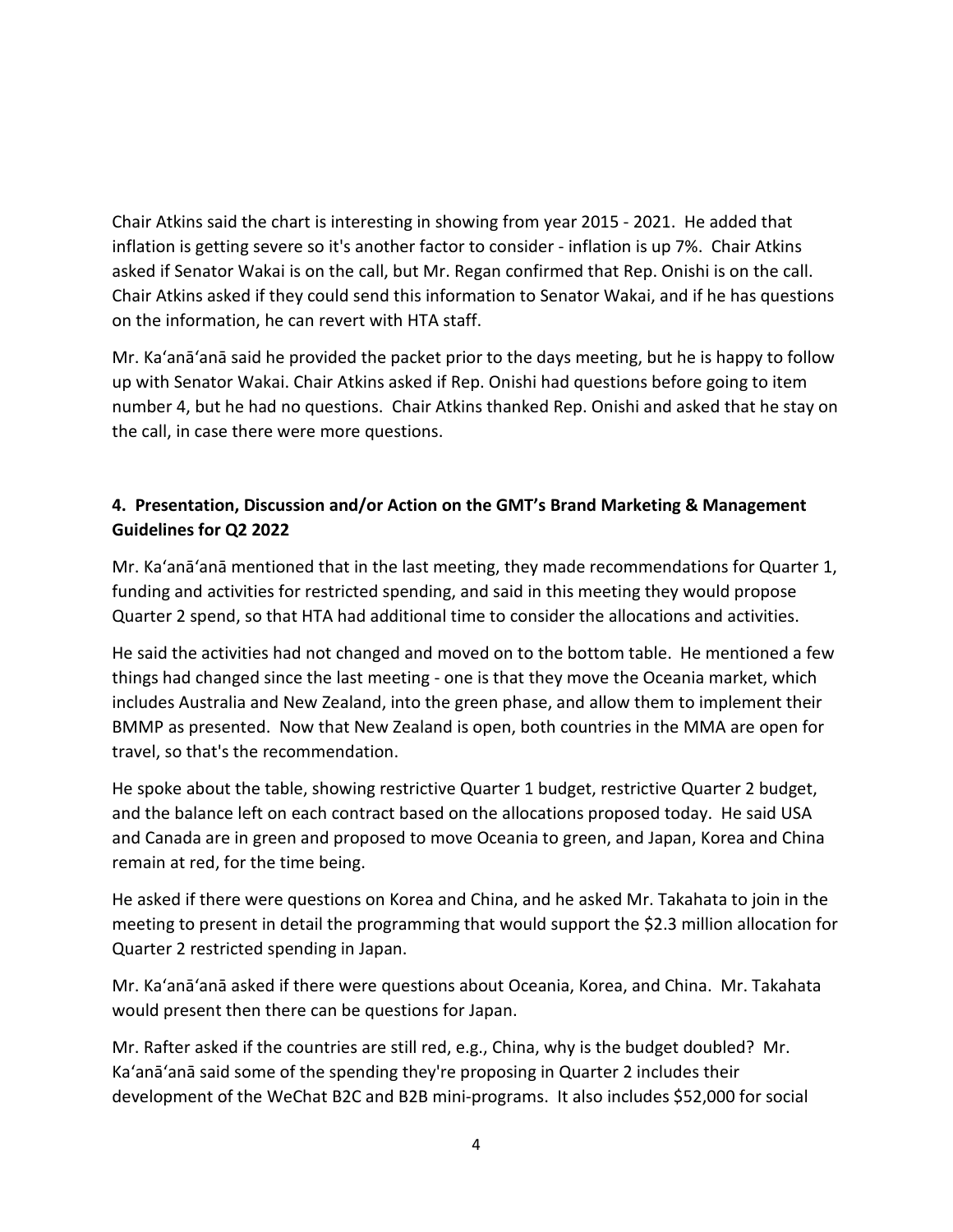media, organic or paid, and for Mālama and kuleana messaging. It also includes funding for media support, travel trade education, community stakeholder relation, some digital asset development that they feel now is a good time to develop the content that they'll post later, coordination and co-op planning, as well as media clippings and administrative costs.

Chair Atkins asked if there were other questions.

Mr. Ka'anā'anā said the sensitivity he is feeling is some of the news they're hearing out of China, in terms of not issuing outbound Chinese nationals' passports to travel outbound, something to consider, as well as direct air service.

Mr. Rafter said if they look at Korea versus China, in the last three weeks, the amount of pickup has increased dramatically, for example, in Australia. So subjectively, they could say Korea is fairly close to breaking out of the red, but they don't know when.

Mr. Rafter said with momentum, China stands out. He liked the social media campaign they spoke about last time. He mentioned if China goes green, the big question will be – are they going to prevent people from going to Hawai'i. He questioned whether China will be ready at all this year.

Mr. Ka'anā'anā spoke to Mr. Rafter's point about the Korean market, and some encouraging news for HTA is that Asian Airlines is returning on April 3rd, and they have a CEO trade and media FAM plan for early April, in partnership with Asian Airlines.

He said Korean Air is currently operating ICN to Honolulu route five times a week, and planning to increase to daily service, beginning April. Asian Airlines has also distributed group seats to travel agencies interactively promoting Hawai'i as a destination, and the major travel agencies are operating as normal and selling Hawai'i packages, and in constant contact with HTK team, developing the tour products, and planning for further promotions.

He said the industry is expecting a seven-day quarantine for overseas arrivals to be lifted after presidential election on March 9th. Their complete two-vaccination rate is at 86%, and booster shots is at 58% of the population as of February 16th. He reiterated that Korea is moving in a good direction at a good pace.

Ms. Kimura agreed with Mr. Rafter on China, that she would like to see a little push for 2,3, and 4, and she agrees with Oceania moving to green.

Chair Atkins said to hold with China in the red for now, but to go ahead doing what they're doing with Korea. Then next month if there is a movement like there is in Korea, then they can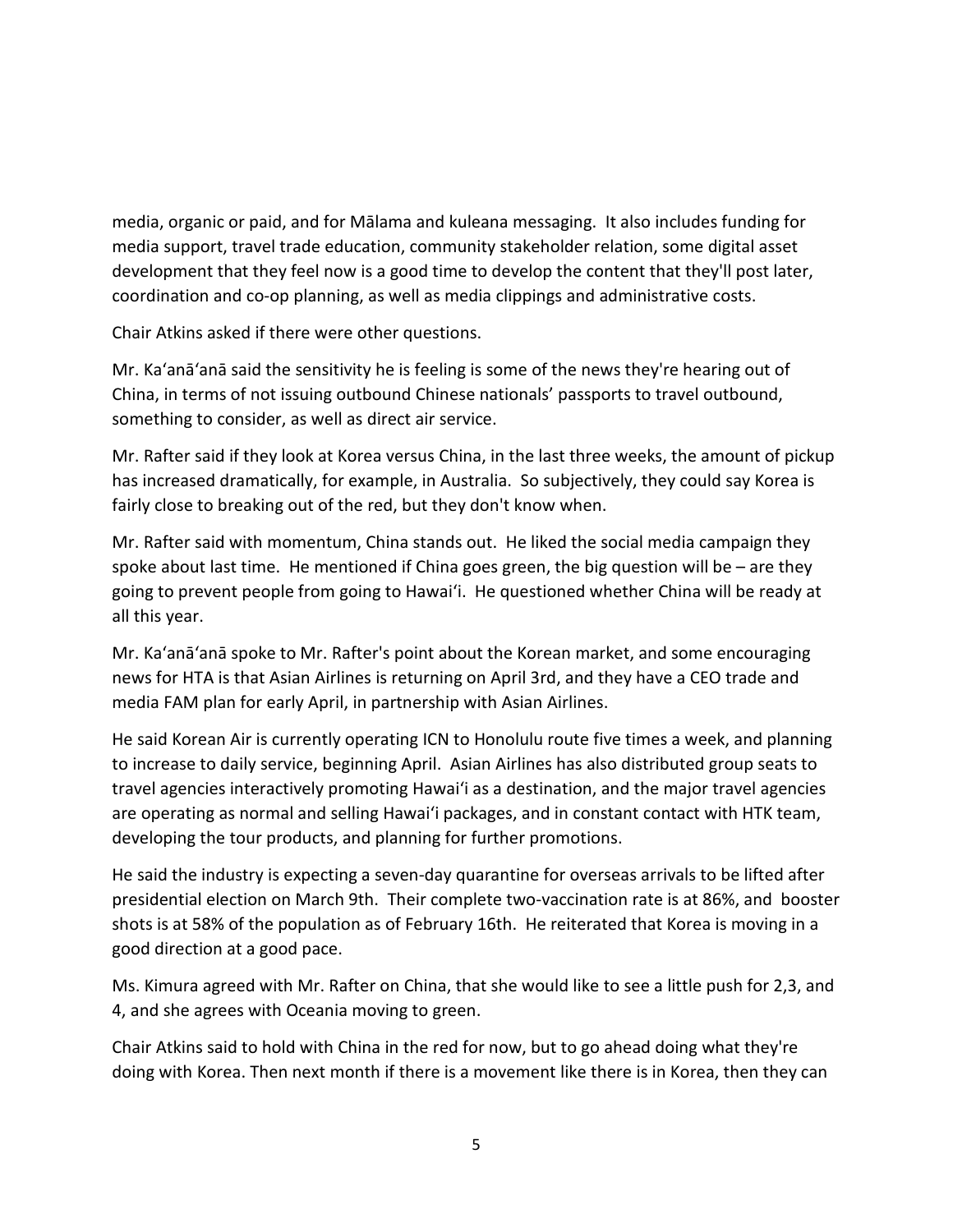always open China up, but if they open up too much, there is not a big budget overall for China, so he thinks it's better to wait.

Mr. Ching asked about red line, not being a complete stop, and if people are recommending red for China, what is the amount for red.

Mr. Ka'anā'anā's recommendation is hearing the Committees feedback today - part of the reason they wanted to do this in February is because they also still have the March meeting before Quarter 2 begins, so he'd like to circle back to the Hawai'i Tourism China team, come back with a revised recommendation on Quarter 2, based on HTA's feedback for China, then if everyone is comfortable, they can move forward with the other markets after Japan presents, but he wants to deal with Oceania and Korea today, and then come back with China for the March meeting.

Mr. Ching said he is happy with Oceania and Korea.

Chair Atkins asked if there were any other comments. Mr. Regan said there were no questions or testimonies.

Chair Atkins said he understands that they'll hold to what HTA had in their first quarter budget, then next month they'll discuss the second quarter. He said they are recommending this to the Board, but asked if they should wait until hearing from Japan to do a roll call.

Mr. Ka'anā'anā said to wait and get the other markets out of the way before doing a roll call, and gave the floor to Mr. Takahata.

Mr. Takahata said there is movement starting in Japan, heading in the right direction. Japan's Omicron numbers are anticipated to subside by mid-March. The Japanese government plans to attain booster goal of 67% in April 2022. He reiterated that these are goals they have, but said to remember the initial vaccines in Japan went slowly in the beginning, then picked up in the 3rd, 4th, 5th month, but they're monitoring that, but Japan has an ambitious goal of getting the booster in April 2022.

He said all this information comes from the Japanese Government. He mentioned that the Japanese Government will also have a subsidized travel booster campaign, called "Go to Travel," which they were trying to do earlier in 2020/2021 - this is to stimulate the travel industry in Japan, which will expand out to international travel later in 2022. JATA, which is the Japan Association of Travel Agencies, along with all wholesalers preparing to ramp up sales promotion activities to sell international outbound packages, starting late April into May 2022. JATA has already put them on notice that they will be bringing in an executive FAM tour to Hawaiʻi, showing that international travel business is first and foremost on their minds, and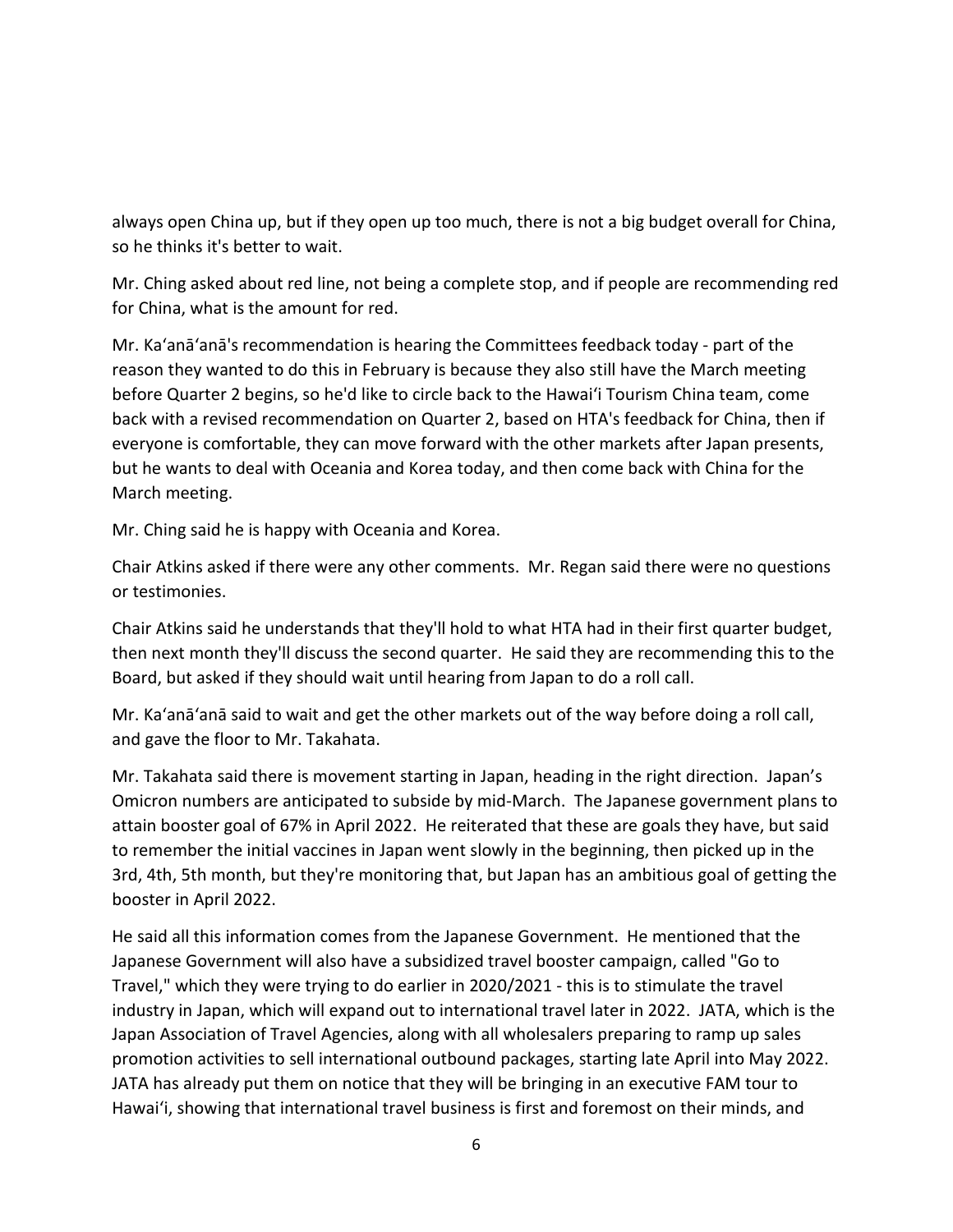Hawai'i will be the first foreign destination that executive FAM will be coming to, scheduled between April 3 and April 6, 2022.

Prime Minister Kishida announced easing of border and travel restrictions, reduced quarantine from 7 days to 3 days for foreign entry to Japan and increased daily entry. He said the returning Japanese nationals will now have a 3-day quarantine, starting March 1, 2022.

He shared the roadmap that was shown last time, and reiterated that the roadmap came from the JATA, the roadmap that the industry is moving to.

They have spoken to Japan Airlines, ANA, HISJTB and this is the roadmap they're working to as well.

He mentioned travel deregulation on the slide - March 1st, the green arrow, which is the resumption of the business track, allowing foreigners into Japan, fully vaccinated. He said it shows in late April 2022 to early May 2022, JATA is anticipating the resumption of overseas travel tour packages being sold again. The restrictions are being eased as the booster shots go up, and everyone has this information in the handout.

He said what they're proposing, moving with the market are the following: 1, They need to affect the travel/trade bookings as soon as possible - the slide shows the budget numbers and it also appears at the end of the presentation; 2, The JATA FAM has been announced and they want to support that with the airlines and suppliers; 3 , the Japan summit is another in-person meeting they have annually welcoming the Japanese executives back; 4, Webinar series they want to do virtually through April 2022 to June 2022; 5,Travel Trade Media tie-ups to get with the travel trade media, and get the stories of Hawai'i out there; and 6, FAM. Mr. Takahata spoke about affecting the Mālama initiatives - one they have been planning for two years, but got put on hold by COVID.

The HŌKŪLEʻA sister city project they had, they were going to screen Moananuiākea in all of the sister cities in Japan, and the performances were all sold out. They initially offered the tickets in the first time around, and this time they're sold out again for Sister City Blitz with Moananuiākea, screening the film. He said what this ties into, is, they plan on having PR events around the screenings and each sister city, working with the counties from Hawai'i, as well as the local governments in Japan, then using Moananuiākea as a center piece of these promotions.

He spoke about media relations saying they need to get out there as far as Hawai'i goes. They do have a lot of coverage, and a lot of people are getting excited with the easing of the border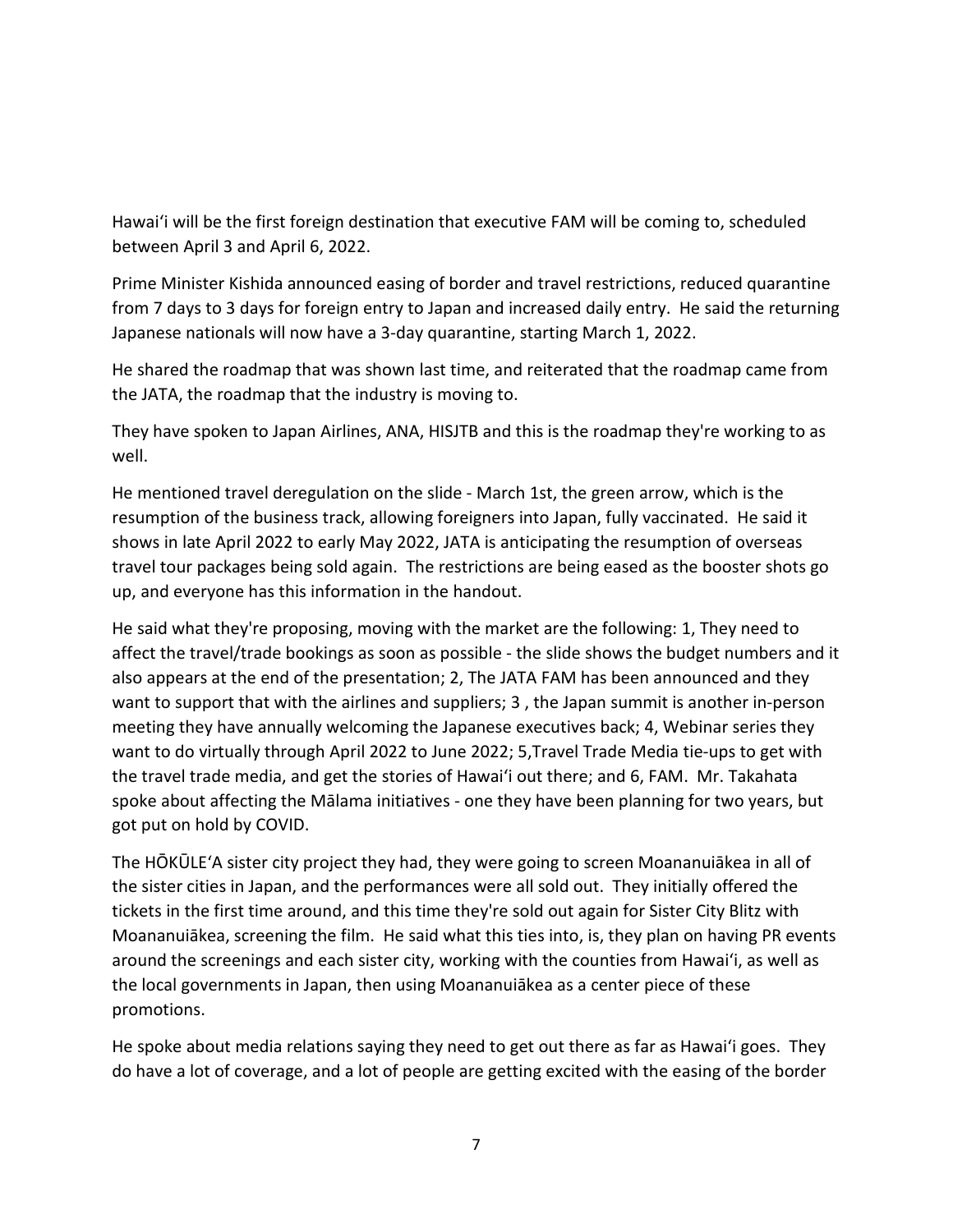restrictions by the Japanese government, so they need to affect the bookings starting after Golden Week in May and June 2022.

He spoke about Mālama Hawai'i campaigns continuing, which will be important for preeducation for returning Japanese visitors, on how Hawai'i has changed, how they want them to return, and the continual education of what they've been doing for the past couple of years under lockdown. Not having significant numbers from Japan, they want to keep that going and build upon that before their return is anticipated in May and June 2022.

He spoke about the Aloha program, and said they'll continue to use the platform for communication.

He said their Ōlelo Hawaiʻi series is going well, and for the first one, they had about 916 participants, but now they're averaging about 600 - 800 participants on each Ōlelo Hawaiʻi webcast and webinar. Mr. Takahata thanked Mr. Ka'anā'anā and his team for helping with that.

Mr. Takahata showed their summarized budget - Quarter 2 proposal is \$2.257,250 million to be allocated then, which leaves them with about \$6.6 million for the rest of the year, past June to implement the rest of the BMMP for Japan.

Ms. Kimura said she thought at the last Board meeting they confirmed that the administration cap is 22% monthly.

Mr. Ka'anā'anā confirmed that it is 22%, but Ms. Kimura said looking at the chart, Japan's fixed amount is over 35%.

Mr. Takahata reiterated that the monthly fixed amount Ms. Kimura is referring to also has programs related to server fees running to maintain their databases included in the amount, so it's not purely administrative, but said they are adhering to the 22% administrative amount.

Chair Atkins asked if it's higher because Japan has been cut back on the red/yellow line situation.

Mr. Takahata clarified that administrative costs are purely \$151,000 - \$250,000, and then for April/May, there is a fixed cost - \$84,500 for the other things that were approved to keep the lights on, which does have web and database maintenance costs included, and that's why the fixed amount is a mix of administrative costs added to the running fixed costs.

Mr. Ka'anā'anā added that at the end of the year, monthly reporting, semi-annual and year-end reports, his team will ensure they remain below the 22% administrative budget in the BMMP that they've set as the limit.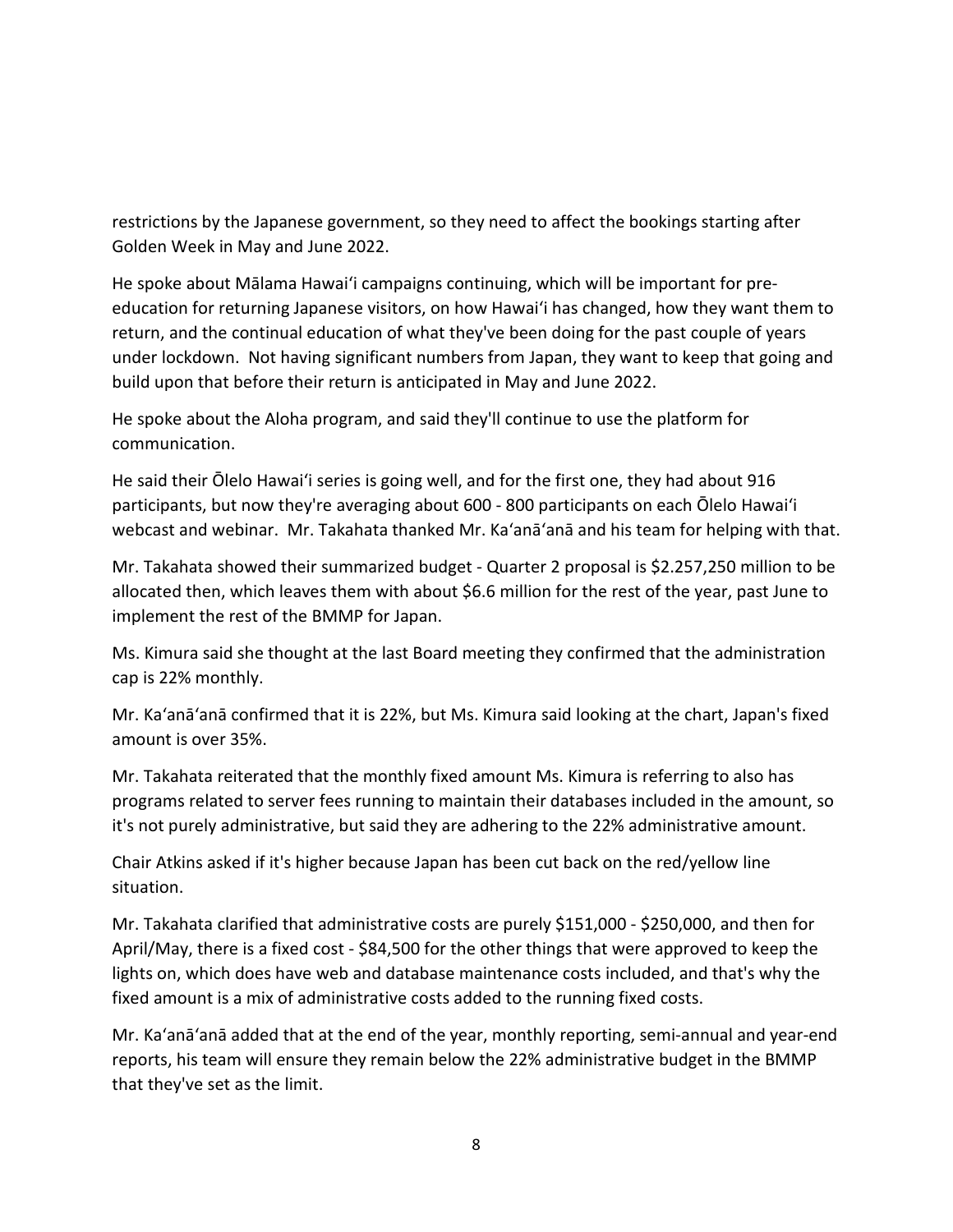Ms. Kimura reiterated that April is way over 22%, and is around 30%.

Mr. Ka'anā'anā said that due to all the markets that he has, he doesn't have a handle on it, on a monthly basis for each, but what he checks on a monthly basis reports that the contactors are sticking to the budget that's been approved by the HTA Board, and they're constantly checking monthly, semi-annual and final year-end. He said the total contract value is capped at 22% for admin costs for all markets.

Mr. Takahata did a calculation and said April was 25%, but May, as Chair Atkins referred to, was 19.2%, so by the end of the year the 22% is adhered to.

Ms. Kimura said that was her misunderstanding at the last Board meeting. She asked about Japan's spend on fixed payroll, rent, and utilities.

Mr. Ka'anā'anā said HTA Board had approved Quarter 1 allocations for the Japan market, with approved activities, but no activities are occurring.

Ms. Kimura said they do have some activities, but the total budget for Q1 is very small - \$150,000 for three months.

Mr. Ka'anā'anā said Quarter 1 for Japan was \$707,250.

Chair Atkins asked if there were any questions.

Mr. Arakawa thinks the point Ms. Kimura is making, is, over the years the HTA knows that administrative cost has been an issue the HTA addresses every year, so what Ms. Kimura was maybe trying to create was awareness that at the end of the year, they will have to trim that amount. He said they trust all their consultants and contractors to do that, and they do meet the requirement as people are watching, and until they can increase the percentage, the HTA must work within their means.

Chair Atkins addressed what Mr. Ka'anā'anā was saying about the annual budget, and what Mr. Takahata was saying, as the spreadsheet goes down, the number on the bottom line of goes up - at the end of the year, at the second half of the year, if the HTA don't spend all the \$6 million and give it back then that may increase the percentage. The money can't be rolled over, so this could be a solution.

Mr. Arakawa asked Mr. Takahata about a previous meeting - the Senate Tourism Chair mentioned three areas they should be working on during the interim before tourism comes back. He wanted to make Mr. Takahata aware of that. The one was enhancing interpretive signage, which could include, for Japanese tourists, and the second one would be enforcement - at various areas with a lot of visitor traffic, to the extent that it could be an issue they could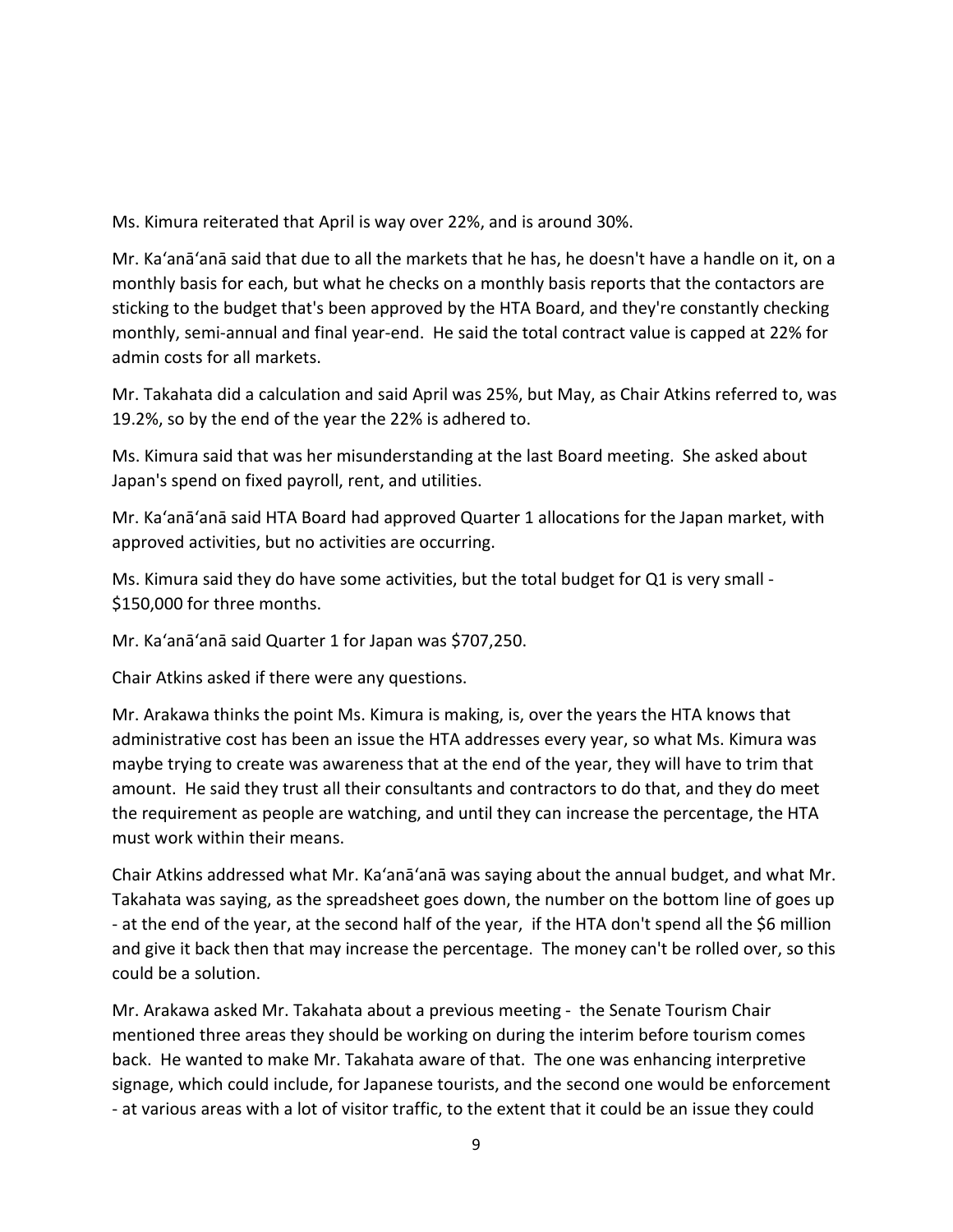work into their plans they already have. And the third one is enhancing the visitor experience at the specific site to the extent that the program can address those issues. He said those were suggestions on what they can do with planning before tourism comes back, what every contractor can work on.

Mr. Regan said Rep. Onishi had a question.

Rep. Onishi asked if these measures/parameters regarding the 22% admin cap, and the suggestion in terms of three areas for planning prior to visitors coming back, is consistent across all the marketing groups. He is not sure if this was done for the U.S. marketing, and therefore, they have some problems with the huge increase of U.S. travelers to Hawai'i. He said some of the issues have occurred where residents are still concerned about visitor travel. He said even the Legislature has been very concerned about how the HTA are educating the visitors/tourists, but they're only receiving U.S. visitors, so asked if the same standard is being applied to all marketing areas.

Mr. Ka'anā'anā said the 22% administrative cap is straight across the Board for every market consistently. The suggestions that Mr. Arakawa shared with them from Senator Wakai was from last week, so that was the encouragement to include those.

Generally speaking, all the brand management and marketing plans that have been presented to the Board do include major components of their focus - the Mālama Hawai'i as well as Kuleana campaigns, which are targeted at that education, pre-arrival, through the confirmation and booking process with their industry partners, in-airport messaging, target social media advertisements, as well as post-trip follow up. He said they've taken a broader approach to that spectrum of multiple touch points with the customer through their travel journey, to do that education.

In terms of physical updates to signage, those are things the Board has considered at different times. He said the HTA Board has made different proposals with other agencies at different times that haven't been approved, and in fiscal 2023 he said they have some ideas how that can be done, and he is happy to share those.

Ms. Kimura mentioned the green and yellow in the presentation, and asked, if it's in the budget does that mean the green light program is not going to be implemented if the situation doesn't improve. She asked about Mālama program that has a yellow highlight, and said they're going to do it anyway.

Mr. Ka'anā'anā asked Iwa to share another document that they started on for this section. He explained that there are two colors and they've tried to simplify it - red and green. In the red,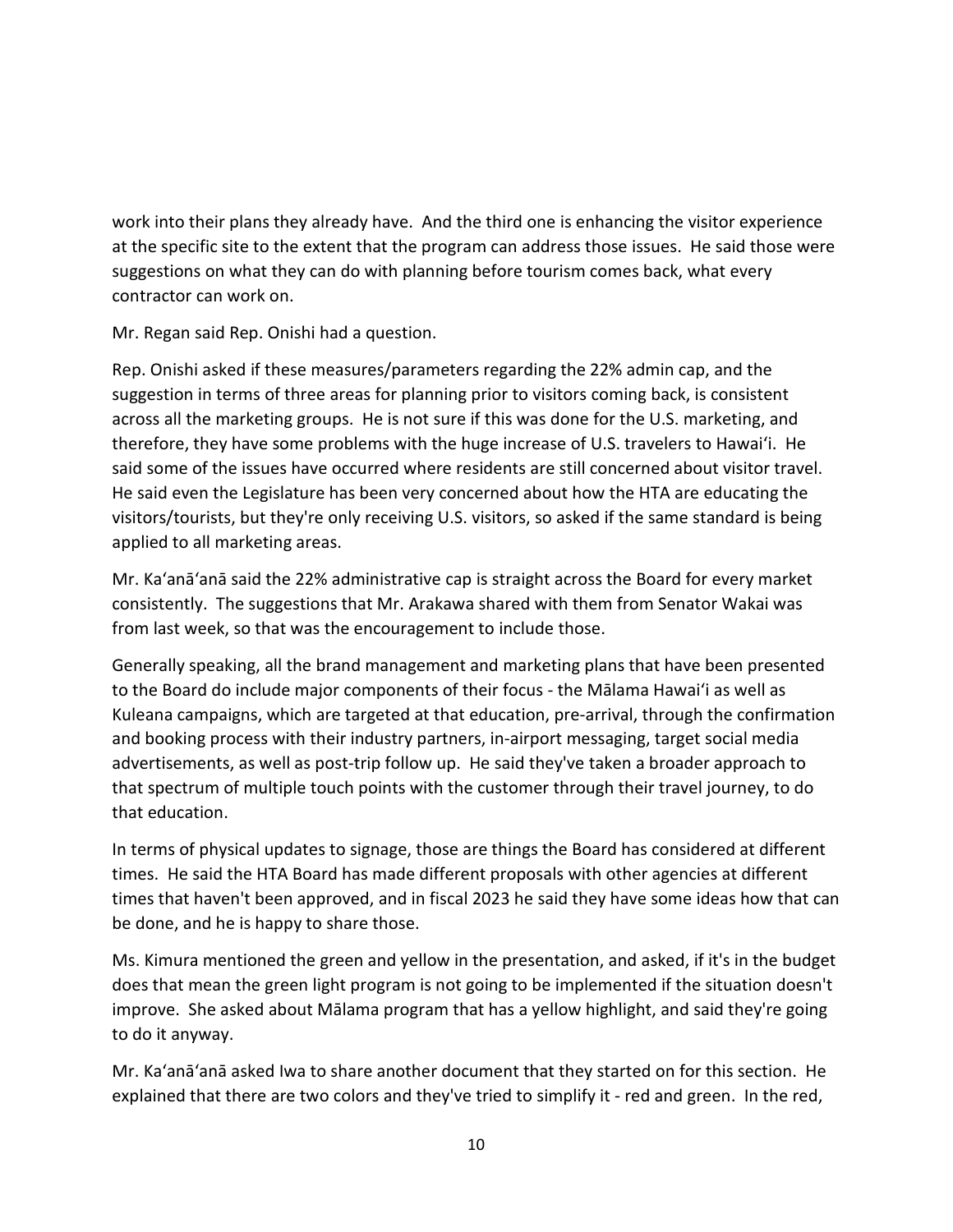the HTA has approved a list of activities that are approved in Quarter 1, and they've maintained the list. The list has not changed since Quarter 1. He said it's the same they're proposing for Quarter 2, so any of the activities that are listed on the page are the ones they're continuing to propose for Quarter 2.

Ms. Kimura asked if the Consumer Show is not going to be held if the light is still red and Mr. Ka'anā'anā confirmed this.

Mr. Ka'anā'anā reiterated that Mr. Takahata's presentation tried to detail some of the major activities that HTA would be doing in Quarter 2. He said Mr. Takahata's presentation was tailored to address a little over \$2.2 million that they're proposing for Quarter 2 restricted spending.

Mr. Regan said there was nobody from the public with testimony.

Chair Atkins asked for a motion.

Mr. Ka'anā'anā simplified it - they request that HTA approves Oceania moving into green, and executing their BMMP as presented. Also, they're requesting \$379,014 for Quarter 2 for the Korea market, they're requesting \$2,257,250 for Quarter 2 restricted funding for Japan. That is what they're asking for approval for today for Quarter 2.

Chair Atkins asked if China is the same as Quarter 1, or asked how they address China.

Mr. Ka'anā'anā said that is at HTA's discretion, but said the intention was to come back in the March meeting with a revised number.

Chair Atkins said China is status quo now, and Mr. Ka'anā'anā confirmed this, and said they will keep Quarter 1, and they have one more month, then come back with Quarter 2 recommendation, then have a new number and detail for China in March.

Mr. Ching made a motion and Mr. Rafter seconded.

Mr. Regan did a roll call and the motion passed unanimous.

# **5. Presentation, Discussion and/or Action on Approval of Tourism Recovery Marketing Plan's Brand Marketing section**

Mr. Ka'anā'anā clarified that much of the discussion they just had that the previous Board just approved are allocations, restricted funding, and activities that are approved for Quarter 1 and 2 for most markets.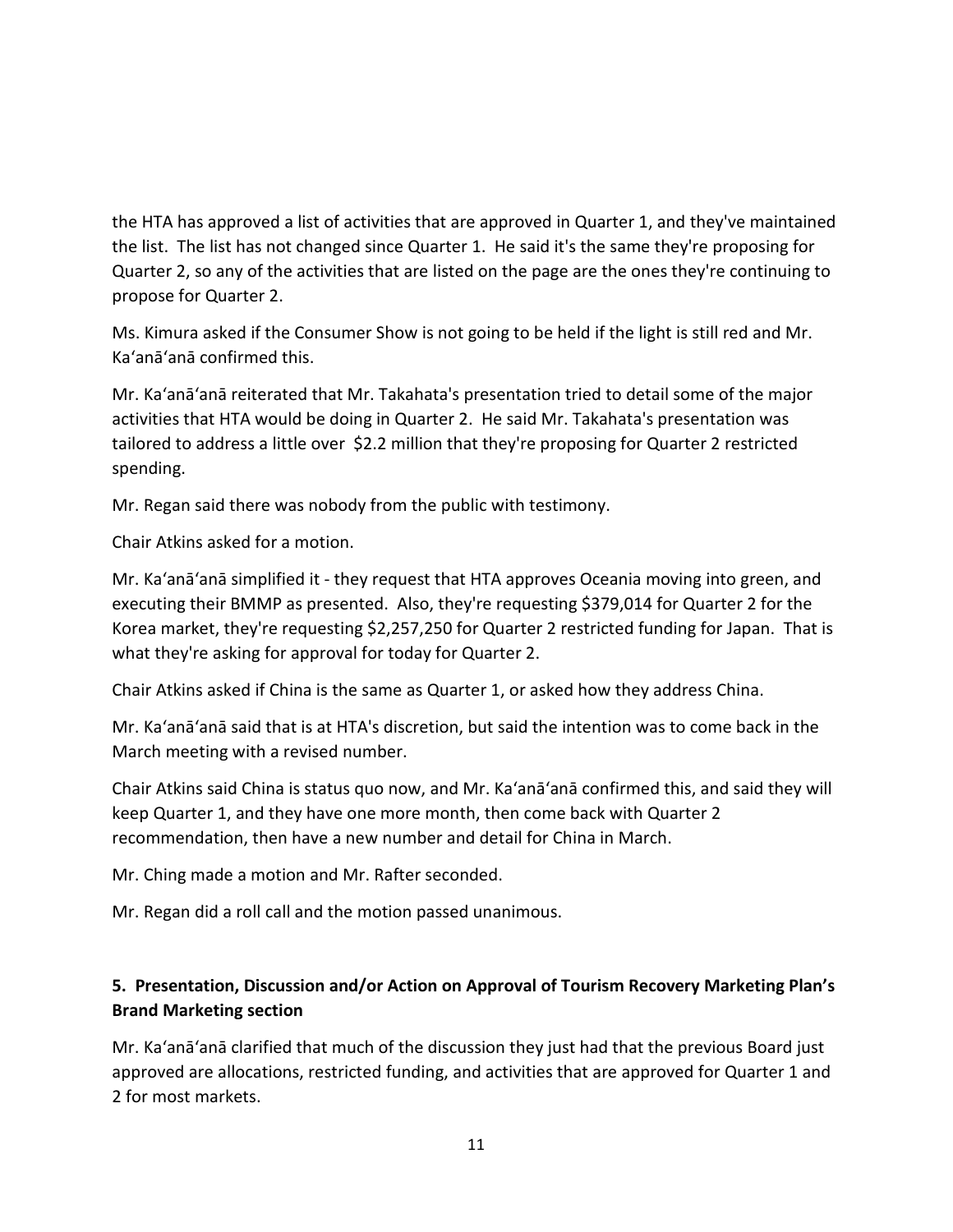The TRMP is a document that is typically approved with the budget every year - think of it as the budget narrative or the tactical work plan that underpins or provides the detail for each of the activities that are outlined in the budget.

He said they're asking to sync up the budget that HTA has already approved, as well as the workplan, and the TRMP that details that work.

He said a big portion of the branding pillars in the TRMP outlines the detail they have for other activities that fall under the branding pillars and are supported by the individual market brand management and marketing plans, which were also presented to the HTA in the November Board meeting.

He reiterated those are the activities they supported in Quarter 1, and then today for Quarter 2.

Mr. Ka'anā'anā asked for the TRMP to be displayed. He noted that for members that are participating today, that are also part of the Ho'okahua Hawai'i Standing Committee, this is an update of what was presented in the Ho'okahua Hawai'i meeting last week, with changes, comments and questions from Ms. Yuen. So those have been incorporated in today's Board packet. He said there is a lot of detail and knows that members want it compressed with the major activities, and for the members in the Branding section, primarily it comes down to the market BMMPs, as well as what they've allowed and restricted just because of the context of what's going on with the pandemic.

Chair Atkins said there is a lot of content, but it's just another back up to show what Mr. Ka'anā'anā is doing from the main budget, and how it fits with the four pillars, and it also addresses what Rep. Onishi was mentioning about where all this can be seen, and a lot can be found in here. He said the key strategies align with what they need to do to get the right visitor and sustainable tourism, and said it's good to have the other Committee to key in on the important aspect of branding. He thanked them for this.

Mr. Ka'anā'anā added that pages 10 through 27 encompasses the branding pillar and what is noticed under each program is an overview/description of that program, including the measures for success, the responsible staff, and it lays out all the detail.

Chair Atkins asked if any of the Committee members have a question after reading through the document, they can ask the staff during his recap of what they're doing today in the Branding Committee. He asked if there were any questions now.

Mr. Regan said there was no testimony from the community.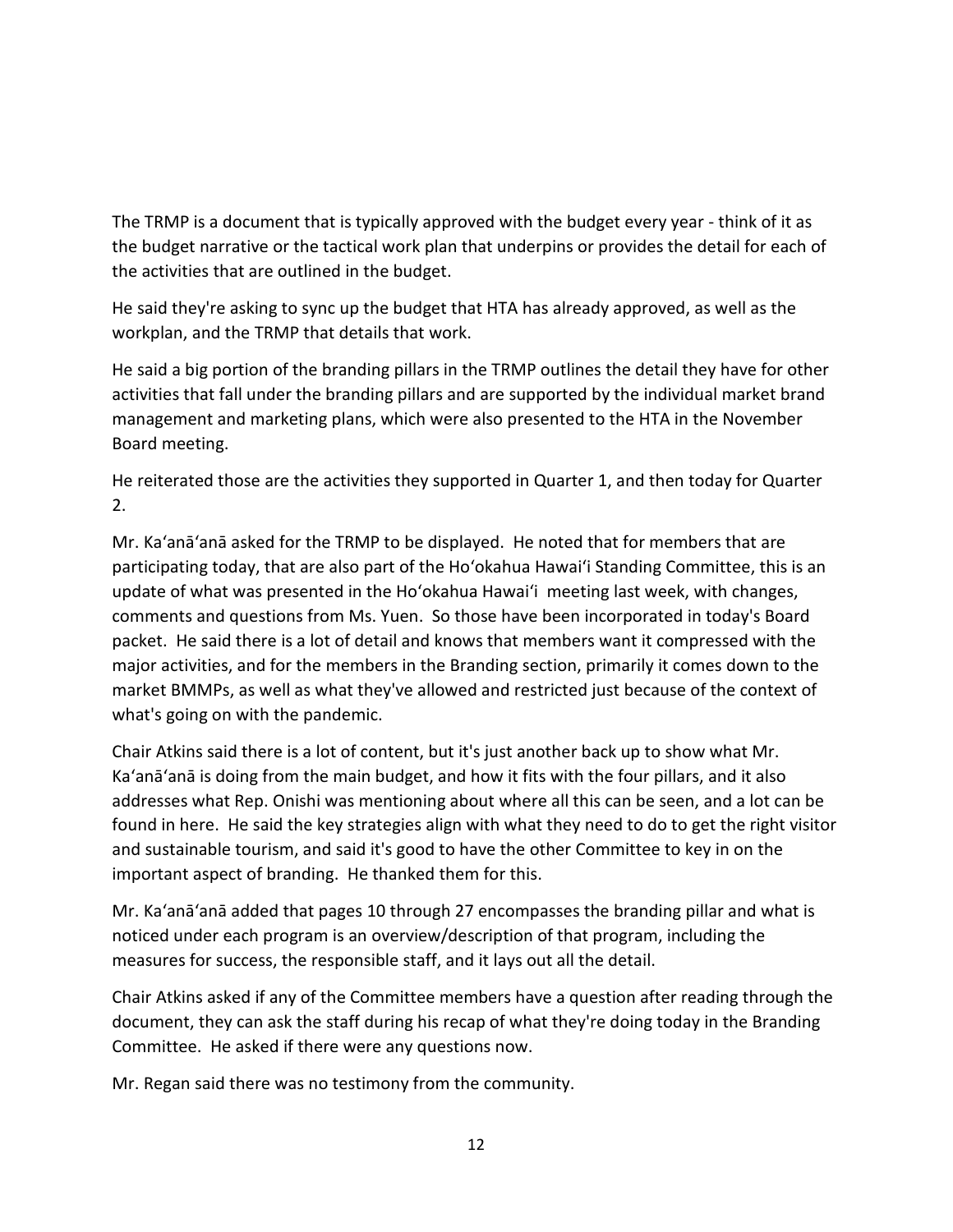Chair Atkins asked if this item serves as an update and does not recommend an approval on anything, but Mr. Ka'anā'anā said they are looking for the Branding Standing Committee to recommend the adoption of the TRMP to the full Board. Ho'okahua has already made a similar recommendation last week, with some noted changes. He said that after this, they are going to create three different products - one is a one-page infographic, another is an executive summary, and then what is presented in front of them is the full 54-page report known as the TRMP.

Chair Atkins asked if they're recommending supporting the work of the other Committee and have the Board pass a resolution. Mr. Ka'anā'anā said they're not asking for a full resolution, but recommending the adoption of the TRMP.

Mr. Ching made a motion and Ms. Kimura seconded.

Mr. Regan did a roll call and the motion passed unanimously.

#### **6. Sports Brand Marketing & Management Updates**

Mr. Willkom provided an update on Sports Marketing and Management program. He said this morning the Budget and Finance Committee has approved transferring \$167,000 from the unallocated sports budget to cover their sponsorship of the Big West Conference tournaments. It was not previously encumbered for fiscal year 2022, but is part of a three-year contract in year two. That takes their total of unallocated sports budget down from \$1.5 million to \$1.3M.

He spoke about the sports RFP for the remaining unallocated fund, they have a target date of three weeks from today (March 15<sup>th</sup>) to have the RFP go public. For those funds, the State required four to five weeks of posting, and his team estimates that awards will be given out mid to late May 2022 after they're reviewed by HTA, and the contracts can then start in June 2022.

Mr. Regan said there were no questions from panelists or the public.

Chair Atkins said that because this was encumbered and the HTA made commitments, he asked if one of the members will make a motion to approve this item.

Mr. Ka'anā'anā said the Budget and Financing Convention Center Committee took that action today and said he is not sure they need to make a motion in this Committee.

Chair Atkins asked Mr. Ka'anā'anā for a quick update on the sports RFP.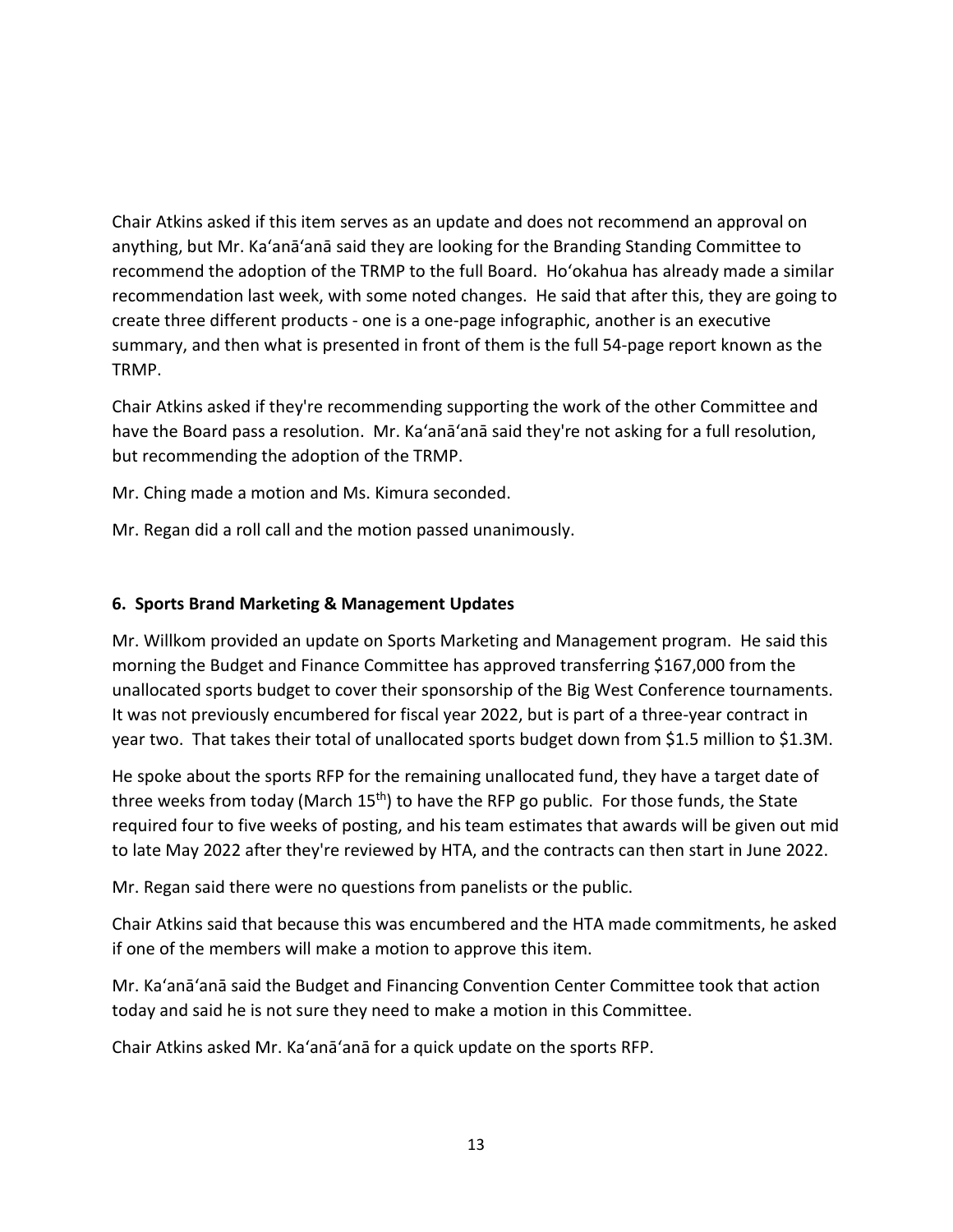Mr. Ka'anā'anā said they're targeting March 15th distribution date, five weeks open, award May 30, contract before June 30. So, they have a tight timeline, but he is confident their team can get it done.

Chair Atkins asked if there were any other questions for sports.

Mr. Regan said there was no testimony from the public. Mr. Regan stated that Rep. Onishi has to leave the meeting.

Chair Atkins thanked Rep. Onishi for joining them.

#### **7. Update on GoHawaii.com**

## **a. Results of OMD/Socratic's "The Hawaiʻi Visitor Segmentation Research Study for GoHawaii.com"**

Mr. Talwar spoke about the GoHawai'i presentation. He said they were asked to look at the website and do a review of the current GoHawai'i website to come up with options moving forward.

He said they connected with tourism industry partners across the State to get their input, and they have looked at the organization that HTA contracted with to develop the current website and to maintain it, to get some feedback from them.

They then worked with a research firm to go out and talk to the target audience profile in Japan and the U.S. markets, and they've come back with development options to present to HTA today.

Mr. Talwar met with Mr. Kam and Chair Atkins earlier and let HTA know that Chair Atkins shortened down the presentation so he will work to stay on schedule and share the highlights.

He said he is open for questions as they come up.

#### **b. Results of HVCB Membership Survey for GoHawaii.com**

He said they got their survey to almost 1,000 partners across the State. He got about a third of them to respond, categorically 43% in the lodging side, 13% activities and attractions, 9% tours and sightseeing, 3% retail, so there was a broad group of organizations that responded to the survey.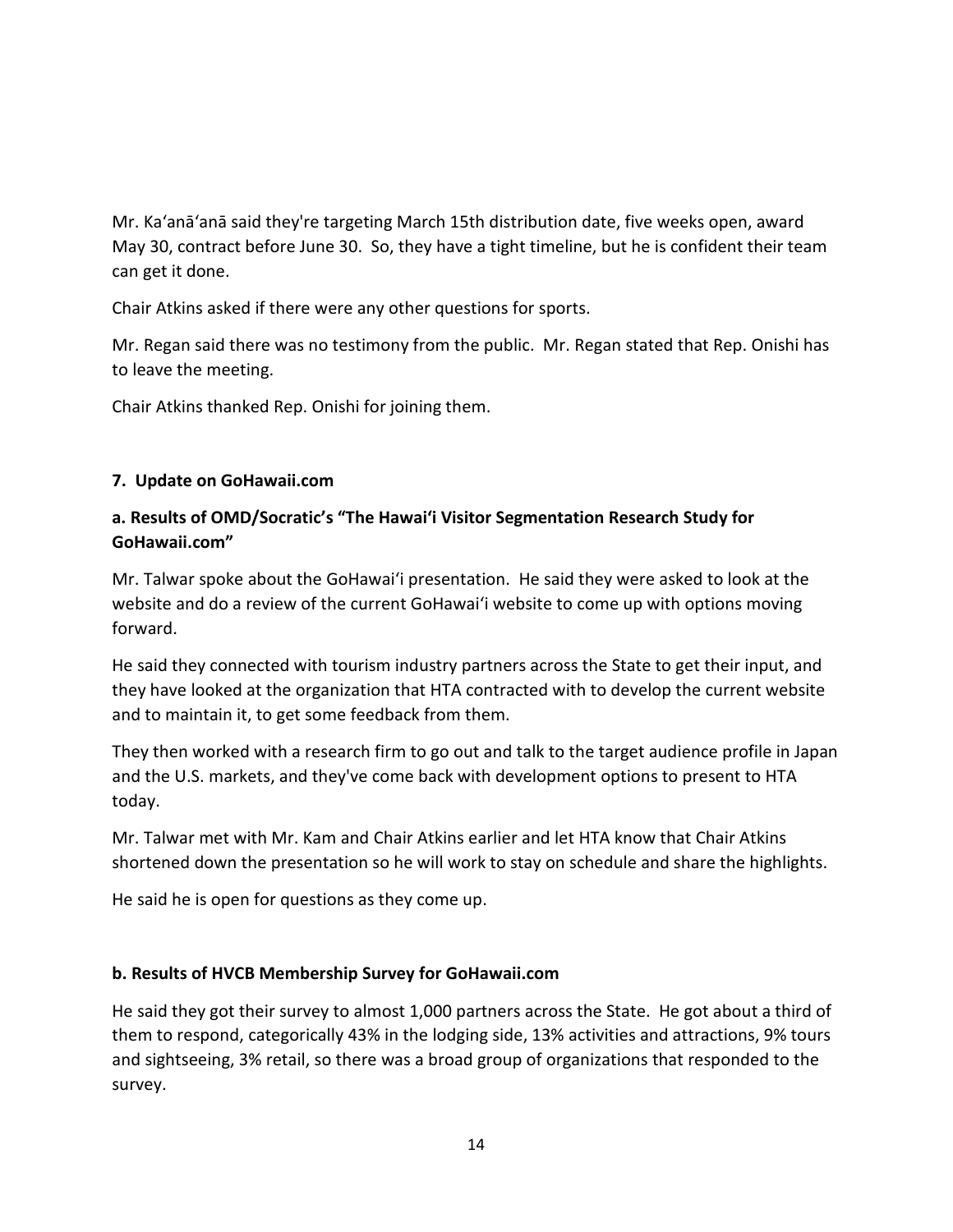He summarized the data that was received and said it was generally very positive about GoHawai'i overall. The feedback for representation, the look and feel of the website, as well as the access to island-specific information, the portrayal of their culture, and the alert banners they have used all too often, as well as information on Mālama Hawai'i opportunities, was all positive.

He said there has been very positive news with the content that they have, from the industry partners. In general, a portion of them is looking to get more business out of the website, as it's been a challenging few years. Still, looking at the traffic they desire, the visibility, the satisfaction of their listing, from the 13% to 24% being negative, the positive is the 70% or 80% range. So overall it's positive.

#### **c. 2021 GoHawaii.com KPI and Performance Update by Miles Partnership**

Mr. Talwar spoke about the technology partner that HTA contracts with to manage GoHawai'i.com Miles Partnership, and had more good news. Visitor Sessions are up 111%, users are up, as well as page views and organic traffic. This is driven by additional information people need now when they travel to the State of Hawai'i, based on the travel protocol and requirements they need to follow, so there is a lot of traffic to the website.

Mr. Talwar spoke about how the site traffic is doing compared to other State websites, GoHawai'i ranks number four, which shows where Hawai'i sits in the minds of U.S. travelers. He said the site has seen a lot higher return traffic to the website, which is a factor of the fact that they have six islands to select from.

He mentioned the Miles Partnership group coming back with their review on how things stand right now - saying the site is about six years old, and when it was first created Hawaiian culture was built into every facet of the site, from functionality to design work, patterns, language guides, etc.

He said HTA led the charge to make sure Hawaiian culture was appropriately conveyed on the website. He said that Miles Partnership state, that as the role of HTA has evolved from tourism marketing to tourism management, they have been adding content onto the existing website from Mālama Hawai'i, Kuleana and other sources, but it's not woven into the fabric of the website. He said their feeling is that there needs to be a commitment to tourism management as that content is built out. The second part of that is, beyond the content, technology has changed dramatically in the past six years since GoHawai'i was launched, and Miles Partnership working with their tools, with an upgrade, feel that they can help with site speed, site security,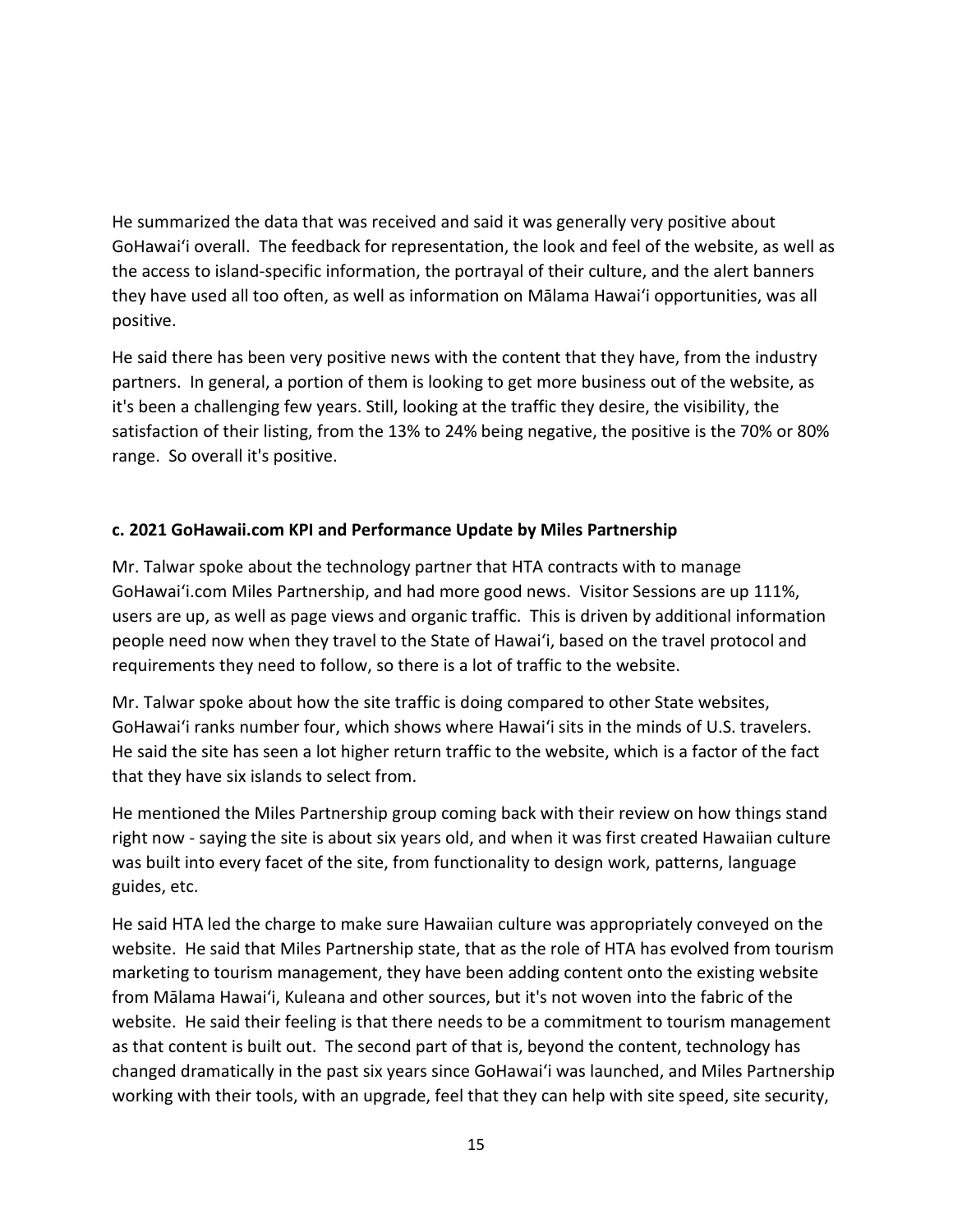mobile compatibility and ADA/Accessibility Compliance. He said as Miles Partnership upgrades the site, they have been studying HTA and HTA's strategic plan and Miles Partnership are comfortable that based on what they're doing with other States and DMO websites, they can build tourism management tools into the site, as HTA evolves into that direction.

He spoke about Consumer Research, and they looked to get a solid sample from the U.S. and Japan, so a total of over 2,000 interviews. He said they started out with what vacationers are looking for, and understanding the content needs, which leads to how to design a website.

Six years ago, HTA was not very active on social platforms, and on communications, and is there a way to build some sort of communication on the website that allows to share what fun the vacationers are having as people start to plan their holidays. So, getting this information out becomes more actionable from web design.

He said in terms of more insight, personal safety and comfort are top things that travelers keep in mind, and it's a reflection of the times we live in, in a COVID world. The good news is the level of excitement for a vacation in Hawai'i is still very high with 8 and 10 very excited overall.

Mr. Talwar said they looked at the trustworthiness of the data. Fake news has become a reallife thing, and it impacts tourism as well, so people want to know who is funding the research and why they are funding the research, as well as the sites' purpose, so the public can understand the bias, as long as everything is clear.

Mr. Talwar said what the research is showing is that HTA should consider the following recommendations when updating the design of the official Hawai'i destination website. Build on the anticipation and excitement provided by planning the vacation. If people have fun with that, let them have fun. Their site must be a place where they can get excited and share with others all that they discover about Hawai'i. This includes content they want to update. This must be worked in to make sure that it's appropriate and that the photography and videos are where they should be for the long-term strategic plan.

Another key insight they got was that people, first and foremost, need to understand each island, then be able to match their activities, desired experience with an island that would make sense for them on their upcoming trip. He said it's important to provide clear direction on the features and attractions of each island.

He reiterated that they also did a study that included both U.S. travelers, HTA's target audience profile and the same with colleagues at HTJ, and they helped define where the survey should go geographically and to what type of people, which was all built in. Basically, there are wide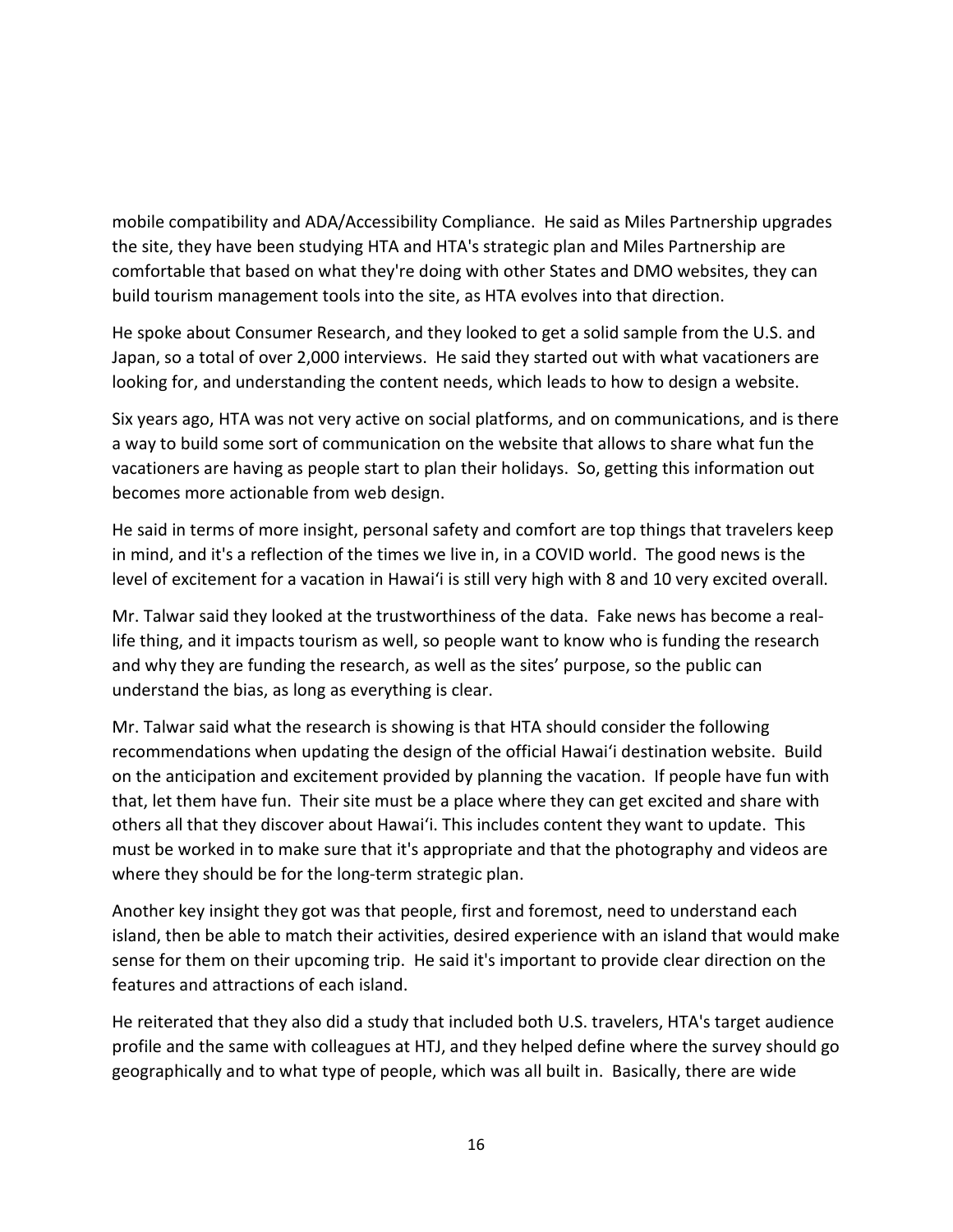commonalities between U.S. and Japanese travelers when looking for information on the website to make a destination decision.

Mr. Talwar said there are some distinctions the research showed between the two travelers from the different geographies. The U.S. travelers tend to be adventurous, less risk-averse, and they'd like to experience new foods and culture. There is the one upmanship that is built into the U.S. traveler's psyche. Beaches, by a wide margin, were the number 1 activities that U.S. travelers plan to participate in, so ensure the site emphasizes the variety of types of beaches, physical activity levels, and amenities to help them plan the best beach visits. U.S. travelers are more open to voluntourism activities than Japanese travelers. He said visitors from Korea were not ready to volunteer as much, but when Mālama Hawai'I is positioned as a gateway to an incredible experience that is unique, then it becomes exciting and interesting.

He said this information shows them that not one group is more open to voluntourism activities than another, but how they present it to them needs to be appropriate for the source market, and for that audience.

Mr. Talwar then spoke about Japanese travelers, saying they are less adventurous and more risk averse, making sure of additional reassurance about safety, including COVID protocols. Sightseeing and fine dining are very important for them. He said thanks to the HTJ team, the Hawaiian Airlines Team, and friends on the island of Hawai'i, Japanese are also over 2X more likely to say they are interested in stargazing during their vacation. Relatively few Japanese travelers are adventurous eaters, but the website must reassure them that they will find delicious food they are familiar with, in addition to new taste experiences.

Mr. Talwar said Japanese travelers are also more likely to be focused on value, the return, so something unique at a high price that has great value, so the website must continue to portray the destination that has unique sightseeing, nature and cultural experiences.

Mr. Talwar spoke about the two components of the development options. 1, keep the lights on with their existing website, and make some revisions. 2, recommendation for optimizing what GoHawai'i has, and upgrading some of the tools now that technology has evolved over the last six years.

#### **d. Discussion and Action for Approval of Ongoing Maintenance Cost for GoHawaii.com**

Mr. Talwar spoke about ongoing maintenance and said it runs short of \$26,000 per month, globally, primarily in hosting and server maintenance. This information shows the cost of having a website.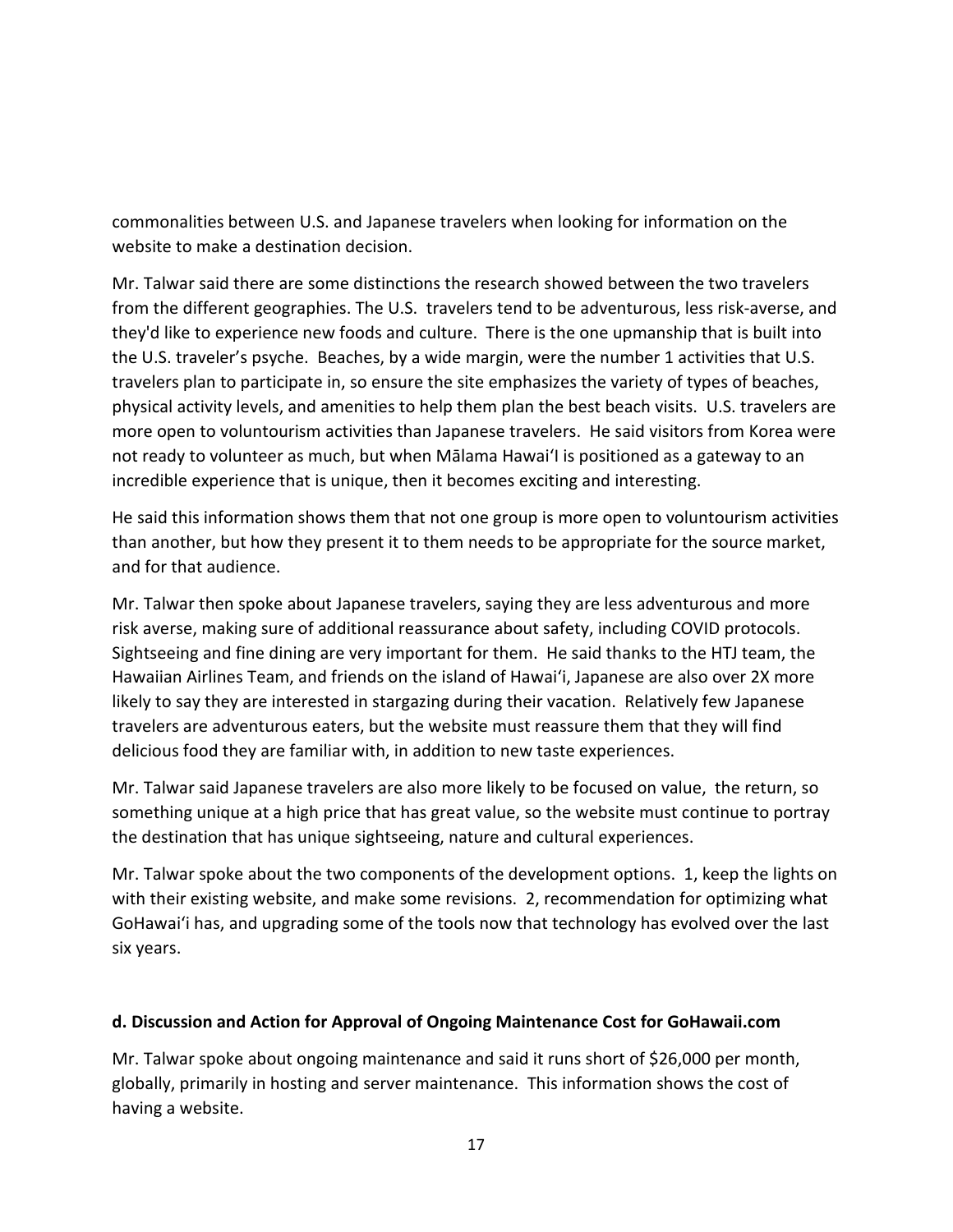He spoke about the recommendation to look at a platform upgrade, still working with the same contractor to upgrade the backend software, to make sure they're more efficient and more effective. The scope includes builds for Japanese, Korean, Chinese, German, Spanish, French and English.

He also mentioned the recommendation of updating the content. HTA has a renewed mission with tourism management, and they must make sure that Mālama Kuʻu Home is the look, feel and content that they deliver throughout the website. He said it would also help them to continue to rank highly on SEO and allow efficient SEM, so to ensure as content is developed, it will be done in a way that helps SEO ranking.

Mr. Talwar said something that was paused in the past because of COVID, was a personalization functionality, so they want to reinstate personalization for a more relevant visitor experience based on their navigational habits.

He mentioned that in the past, personalization on the website has garnered over 25% additional conversion based on goals. Personalization would be aligned with research findings and homed in by each visitor's path in their trip planning journey.

He spoke about the next two items which are the more significant parts of the presentation, both from a budget perspective, but also go beyond the project. This includes updating content, updating the trip planning tools, the island selection content, and the photoshoot for still and video, which they can use with their global marketing team. This goes to update the website but will be used for marketing campaigns around the world, beyond the website.

Mr. Ka'anā'anā asked to bring the last slide up. Mr. Ka'anā'anā said the specific ask for today is clarity around \$25,833 per month for the ongoing maintenance and said this number had been broken up in detail in prior months, but what he didn't do is explicitly get HTA's approval to maintain those costs from January 2022 to June 2022, because of the supplementals done for the U.S. market and global support contracts, that were issued from January to June. So, the specific request at minimum that he is making to the Board is that HTA approves explicitly the \$155,000 for January 2022 to June 2022, for GoHawai'i.com monthly maintenance costs, and then signal to his team which of the top portion HTA is interested in supporting, so his team can work out how best to procure against it. These funds will come from the fiscal year 2022 funds and the GoHawai'i line item which is 318.

Chair Atkins asked if Mr. Ka'anā'anā wants them to do the bottom \$155,000 as separate, no matter what gets done on the top.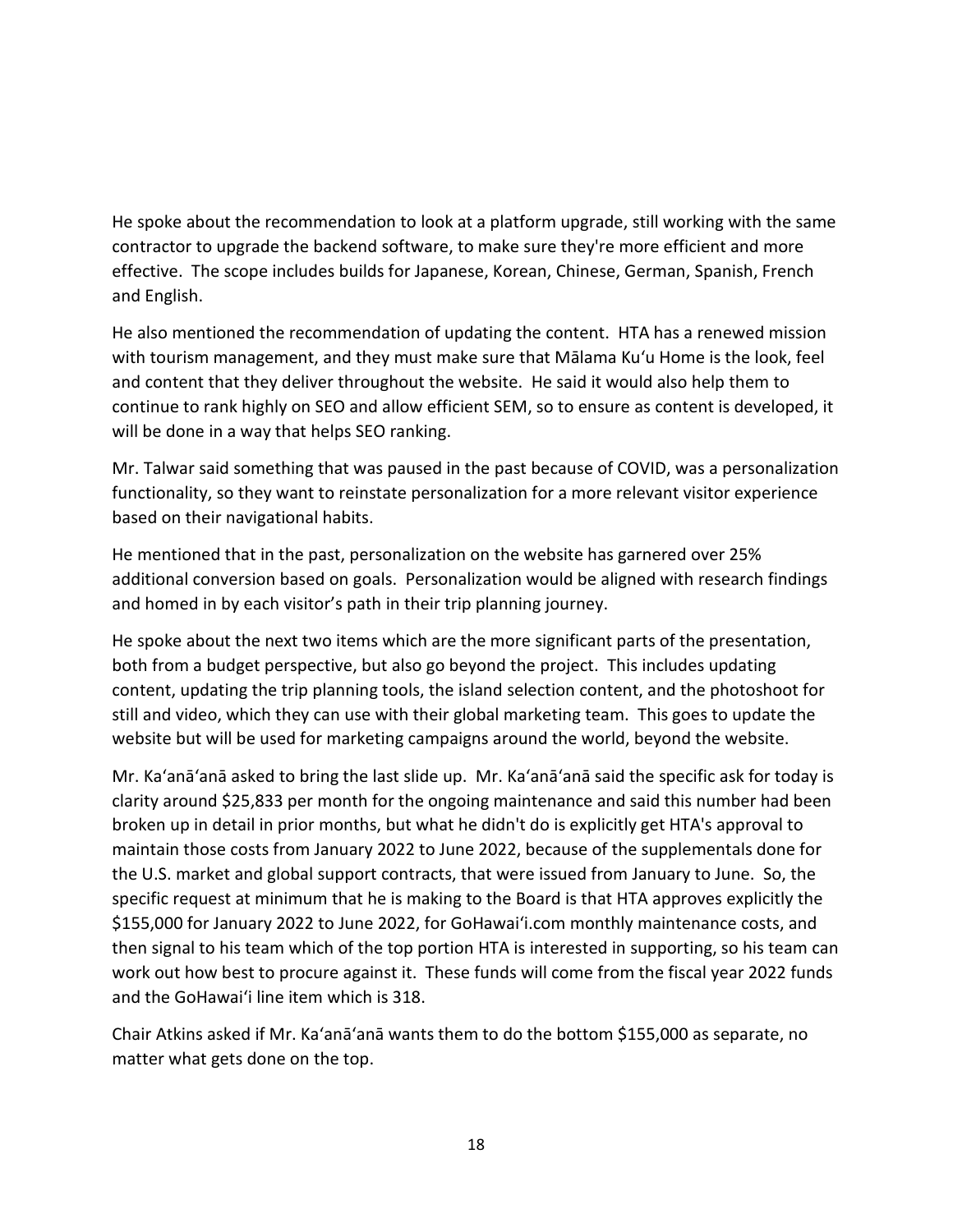Mr. Ka'anā'anā reiterated the reason for the \$155,000 and January 2022 to June 2022 is to sync up with how they did the extensions for global support services where the GoHawai'i site usually lives, as that contract has been extended through June 2022.

Mr. Rafter asked, prior to June 2022, will they price out what other vendors might charge for the monthly maintenance.

Mr. Ka'anā'anā said the ongoing plan for GoHawai'i is wrapped up in the Smart Destination conversation they still need to have, as well as the future U.S. MMA RFP, so \$155,000 is to keep the lights on.

Chair Rafter asked for a motion to recommend the \$155,000 to keep everything going through June 2022.

Ms. Kimura asked if this includes Japan, or just U.S.

Mr. Ka'anā'anā said it includes all the language sites, and the other translations of GoHawai'i.com.

Ms. Kimura made a motion and Mr. Ching seconded.

Mr. Regan said there was no testimony from the public for this item. Mr. Regan did a roll call and the motion passed unanimously.

Chair Atkins asked to go back to the last slide and asked if there were any questions. He reiterated that the \$155,000 is not included in the \$1,328,120 that was approved. Mr. Ka'anā'anā confirmed this.

Mr. Ka'anā'anā said one thing to consider about the top portion - those are options that HVCB are recommending to the HTA for improvement to the existing GoHawai'i.com website. The site will continue to be relevant until such time. If the Board approves the Smart Destination, Hawai'i goes live, they will still need to use it as their primary hub and destination site. He mentioned that the GoHawai'i line item that was approved in the budget was for \$2.5 million in total in fiscal 2022.

Ms. Menor-McNamara asked about the photoshoot and wanted to know what kind of photos and videos they are looking at. She said there is some stock already, so wanted to know what is being added to the portfolio, as it is the largest line item.

Mr. Talwar said they haven't done a Mālama Kuʻu Home or Mālama Hawai'i all island photoshoot for the knowledge bank or the website, so it would be looking at the destination in a way that leads with the tourism management issues they need to address, starting with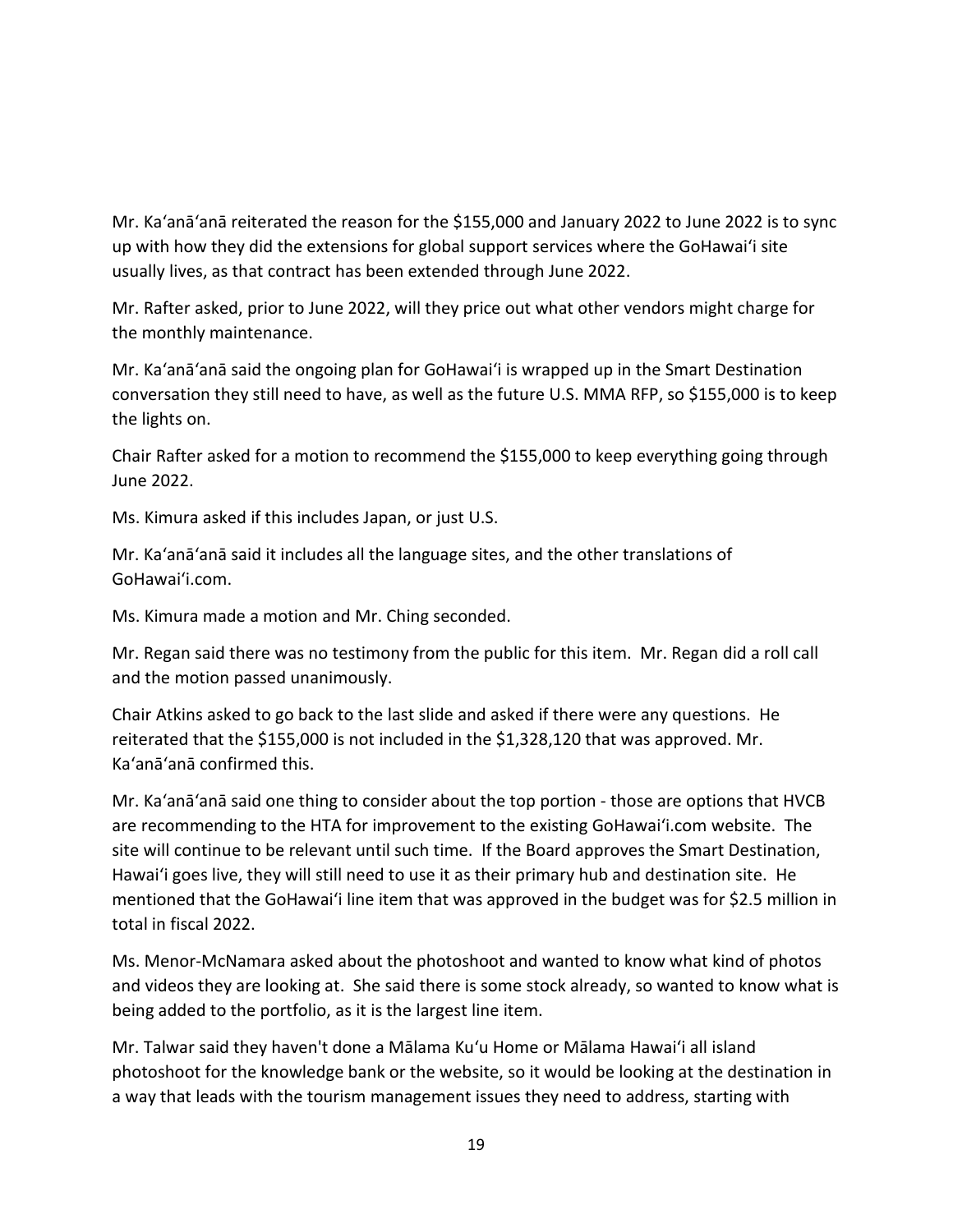education videos, photography with visitors, with residents together, as opposed to someone at a resort being served a drink. He said it's an upgrade and update of the visionary for the destination.

Ms. Menor-McNamara asked if the plan is to issue this to one vendor or will it be sent out as RFPs.

Mr. Ka'anā'anā said these funds will have to be procured at the HTA level first, because they're not in the Global Support Services contract currently with HVCB. In the past they were able to do a supplemental contract, add the funds to an existing contract, but because they're under steep procurement codes, HTA is not able to do that. This was the reason for separating the two amounts on the slide.

Chair Atkins wanted clarity and said they budgeted for \$2.5 million for GoHawai'i in this calendar year, so the \$1.328,120 plus the \$155,000 will come out of that total amount. Mr. Ka'anā'anā confirmed this to be correct.

Chair Atkins asked about Hawai'i Smart Destination and asked if they're jumping ahead before knowing what the consultant recommends. He asked if they should hear what the consultant says first and asked if there is a timeframe for looking at a consultant.

Mr. Ka'anā'anā said the site works, and they can keep it in its current form, but he anticipates that there will be a sizeable amount of time before they get any potential future Smart Destination Hawai'i site up. So, in the interim they need to know what kind of investments the Board is willing to invest in, on the existing website to make it relevant and make optimizations for improvements that make sense, until such time that the Smart Destination Hawai'i platform, if approved, would launch and go live.

Mr. Ka'anā'anā doesn't anticipate that site being able to go live within 12 or 18 months, so says at minimum, the GoHawai'i would have to stay up for at least a year, to a year and a half. So having said that, the optimizations are for HTA's consideration in that interim period.

Chair Atkins agreed on the timeframe but was concerned about spending money not knowing if it will be compatible. He asked if there were any questions.

Ms. Kimura asked about the maintenance cost for the year - \$310,000, and if it's added to \$1,328,000 it becomes \$1.6 million, and said they have a budget of \$2.5 million, so what will happen to the balance.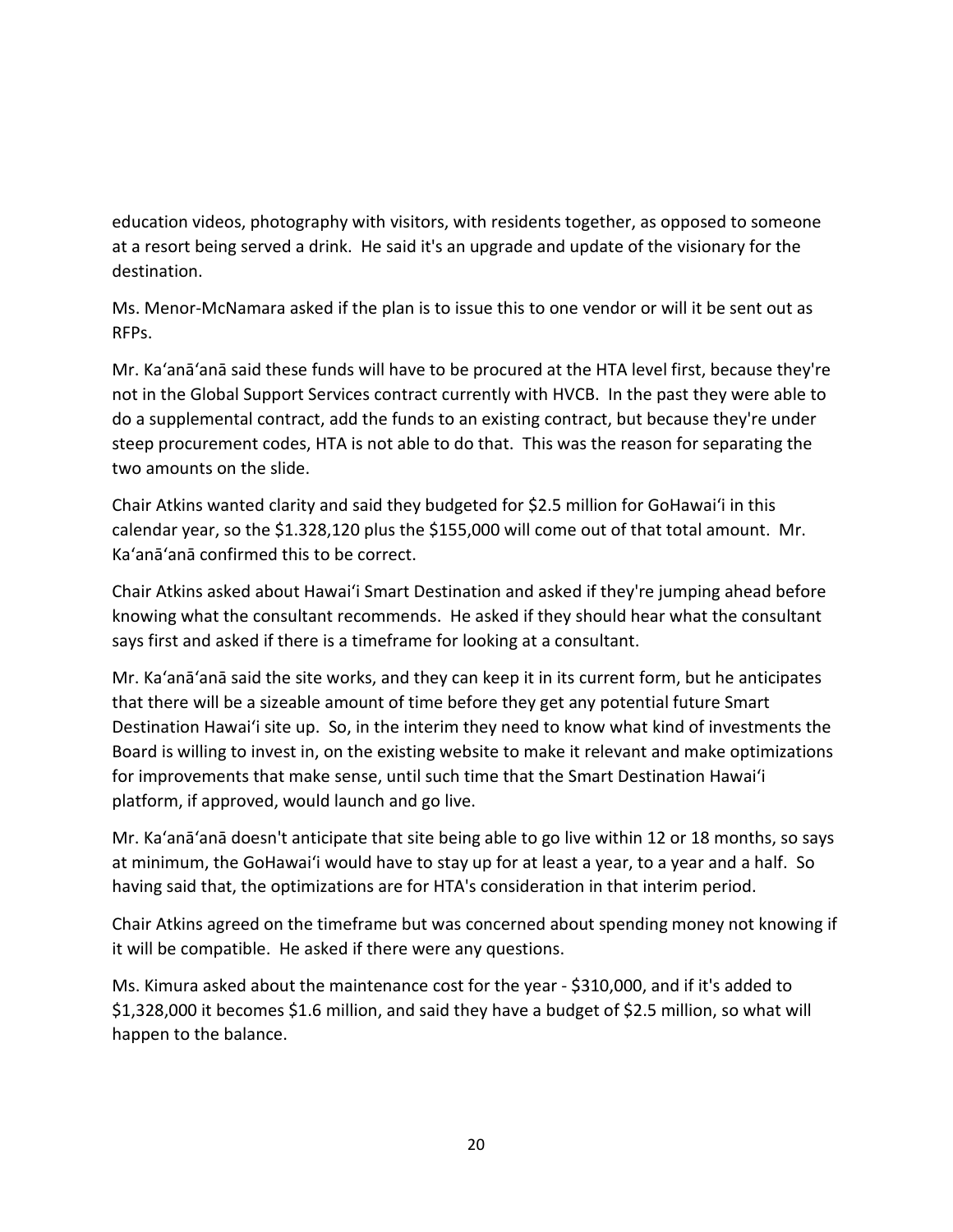Mr. Ka'anā'anā said it will be returned to the General Fund. The Board could look at reallocating the remaining budget potentially, as it hasn't been contracted yet, except for the 6 month extension of Global Support Services.

Mr. Regan asked if the funds that are going to be used to support this, are ARPA funds or Tourism Special Fund.

Mr. Ka'anā'anā said it will be ARPA funds from 2022.

Mr. Regan said if it's ARPA then they do have flexibility with ARPA. With Tourism Special Fund, it would have to be encumbered and they would not be able to utilize any unexpended monies if it were from that funding source. The parameter with the ARPA funds is budget and finances constraint on when HTA needs to expend the monies by.

Mr. Ka'anā'anā confirmed that the Board can reallocate the funds amongst the budget.

Chair Atkins asked how Mr. Talwar allocates portions of the \$600,000 to different islands.

Mr. Ka'anā'anā said he would need to procure this, so anything Mr. Talwar will share will be hypotheticals.

Chair Atkins asked if Mr. Talwar had thought about it, and Mr. Talwar said they look at the content that is required, given each islands uniqueness, so it's not one-sixth, so all are different allocations, and they make sure they deliver something appropriate.

Chair Atkins is asking if this is going to be an RFP process.

Mr. Ka'anā'anā clarified that Miles is a subcontractor of HVCB who holds the current contract for Global Support Services, and this is the professional recommendations of contractor, HVCB. He said they would need to procure updates that the HTA want to move forward on, based on the recommendations of the current contractor for site improvement and optimization.

Chair Atkins asked if there were questions or recommendations from the panelists.

Mr. Ching asked, of the recommendations, if there is a priority if monies had to be slimmed down.

Mr. Talwar said they look at three different paths forward; one was existing site maintenance without any functionality changes, just the bare minimum, and trying to get the spirit of the organization into the website. The third option was a custom build, but it was not appropriate with what was on the horizon.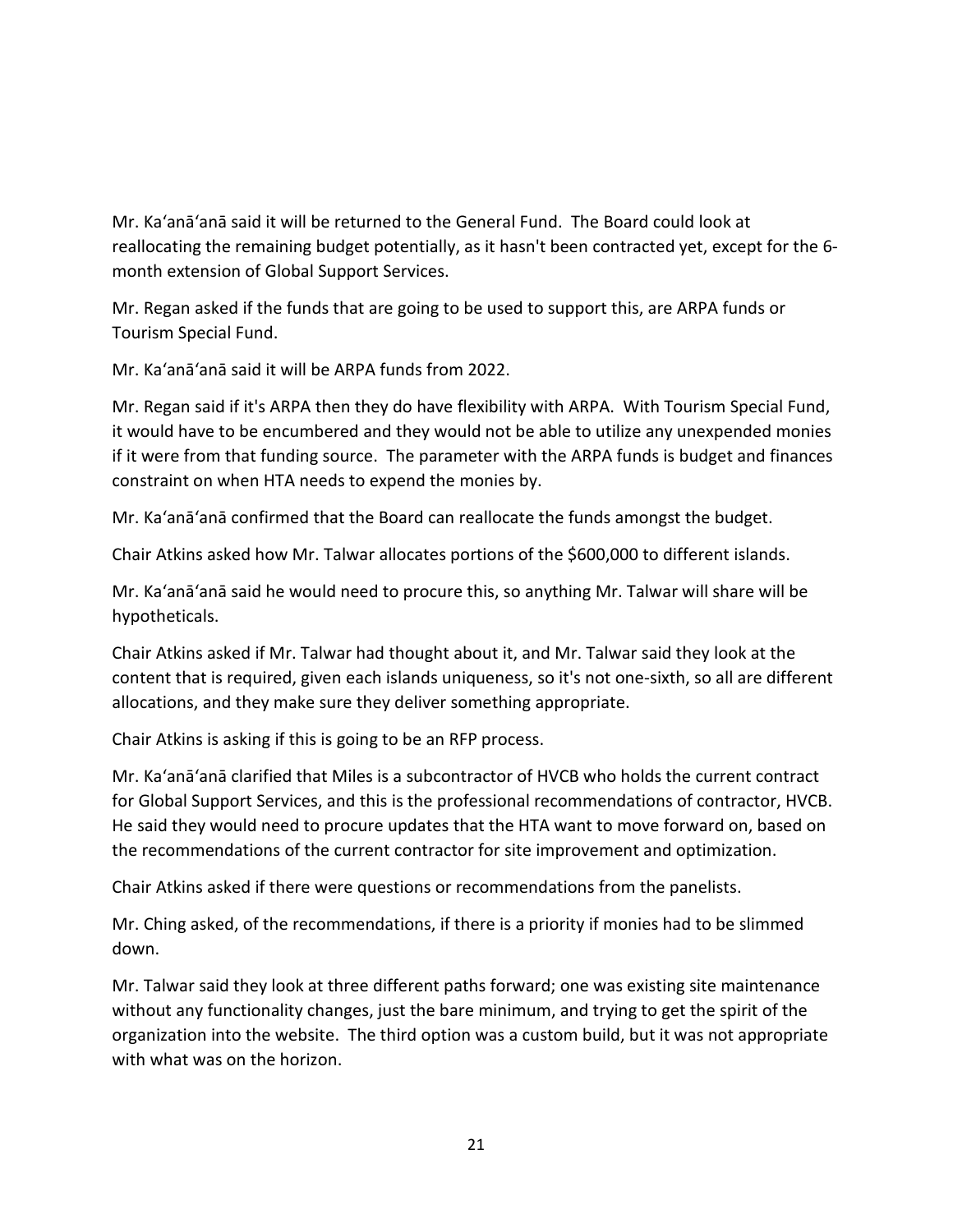He said they looked for a middle path, and looking at the technology side, it's around \$500,000 to update it. This will allow for a more effective website, then they can personalization and update the content, where the organization is going in terms of education and managing tourism. To do that, takes commitment, but it can be used with every marketing team member across the world. So, the content wouldn't just live on the websites.

Mr. Ching asked how long it takes to get the content and photoshoots done, up and running, where it's been utilized.

Mr. Talwar said the photoshoots depend on how they're executed, and coordinated. It's important to have the same eyes to capture the content consistently, and it could take between 3 - 5 weeks.

Mr. Ka'anā'anā reiterated those are hypotheticals and best practices.

Mr. Ching asked if it could take longer and Mr. Ka'anā'anā said it depends on who gets the RFP and their proposal, and how they proposed it.

Mr. Regan added that the Board has already approved these monies, but with the expectation that this would be brought to this Committee, and they would then provide its final approval to move forward. He said there is no need to go back to the full Board for a vote on this.

Mr. Togashi said that is his understanding and recollection as well.

Chair Atkins asked if they've approved the placeholder of \$2.5 million, and Mr. Togashi confirmed this to be correct.

Mr. Ka'anā'anā added that looking at the timeline, and the sizeable investment, he is sensitive to that too, but functionally they have to make sure that GoHawai'i, at a minimum, is maintained. They have to make sure over the next 18 months, that it's relevant and provides value to customers. He spoke to Chair Atkins' point, the membership piece, and the current users of the site and the directory portion, and what kind of feedback they were getting.

Mr. Talwar added that if they are looking to attract a particular type of visitor, they have to be invited in an appropriate way, and he doesn't think they are there right now, nor does he think HTA has the ability to adjust to make it more in line with where their strategic plan is heading.

Chair Atkins said he is not feeling a huge excitement, but said they've got to do something - if they need 30 more days to look at it, and analyze, then vote on it at the next meeting, which can be done, as they've had it for 6 years now. Or if someone has a recommendation of streamlining it, they can discuss that, or can pass.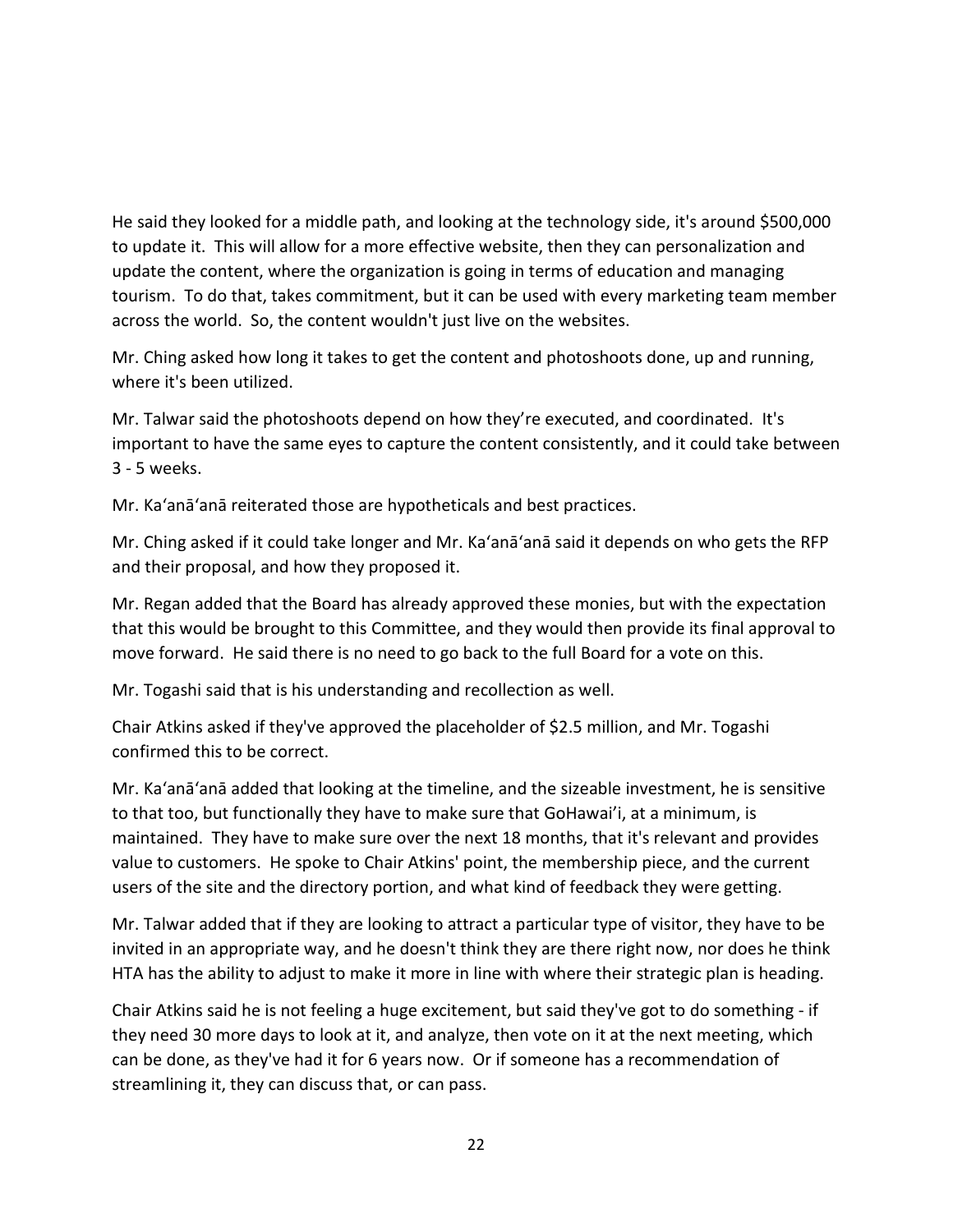Ms. Kimura asked if it's not dependent on what they're going to do with the Smart Destination.

Mr. Ka'anā'anā said it does depend on that to an extent, and it will take time to get that up, if the HTA approves it, and thinks the window is anywhere from a year to 18 months, so which investments the HTA wants to put in for the next 18 months is really the question.

Mr. Ching added that the top portion is important, and said they've already approved the budget, but it would be great if they could have a new site done, and operational, but said it needs to keep moving, but he is not in opposition to approving this. He thinks the pictures and content are a little less important than the others.

Mr. Rafter added that the numbers seem high to him, but there is no guarantee that the future generation site gets approved, and then likewise, it could be more than 18 months, depending on the size of the functionality, but he agrees with Mr. Ching that doing nothing is not a great option.

Mr. Ka'anā'anā spoke to Mr. Ching's point of the most significant ways they make an impact in the education of the visitor is by replacing some of the hero video, and some of the visual elements of the site are the most compelling that they have. Beyond that, it's the actual content and written content that helps, and part of that is the entry point, the SEO and making sure they have the right key words in the copy, making sure they understand the different access points where people come into the website, and approach the wire frame of it. He said the SEM piece of it is also important.

Chair Atkins asked if there are any other questions from the Committee. Mr. Regan said there were no questions or testimony from the public.

Chair Atkins said it's his understanding they don't need a motion and Mr. Regan recommended that the Committee does a firm support for this through a motion, so that it is on record that the Committee supported this particular allocation of funds for this particular use. He said he would link it back to the previous approval of the budget, this being that proviso from the guidance of this Committee.

He said a recommendation to the Board is not necessary, because the instruction was, for this Committee to vet and approve the allocation and usage of those funds that were previously approved by the Board.

Mr. Ching asked Mr. Ka'anā'anā how much ability the HTA has to have some of the content or photography done by local people. Mr. Ka'anā'anā said he has heard the recommendation and will do his best, under the ability for them to do so within the procurement law, and Mr. Kinkley will help them stay in the procurement law. He clarified that if they approved today what was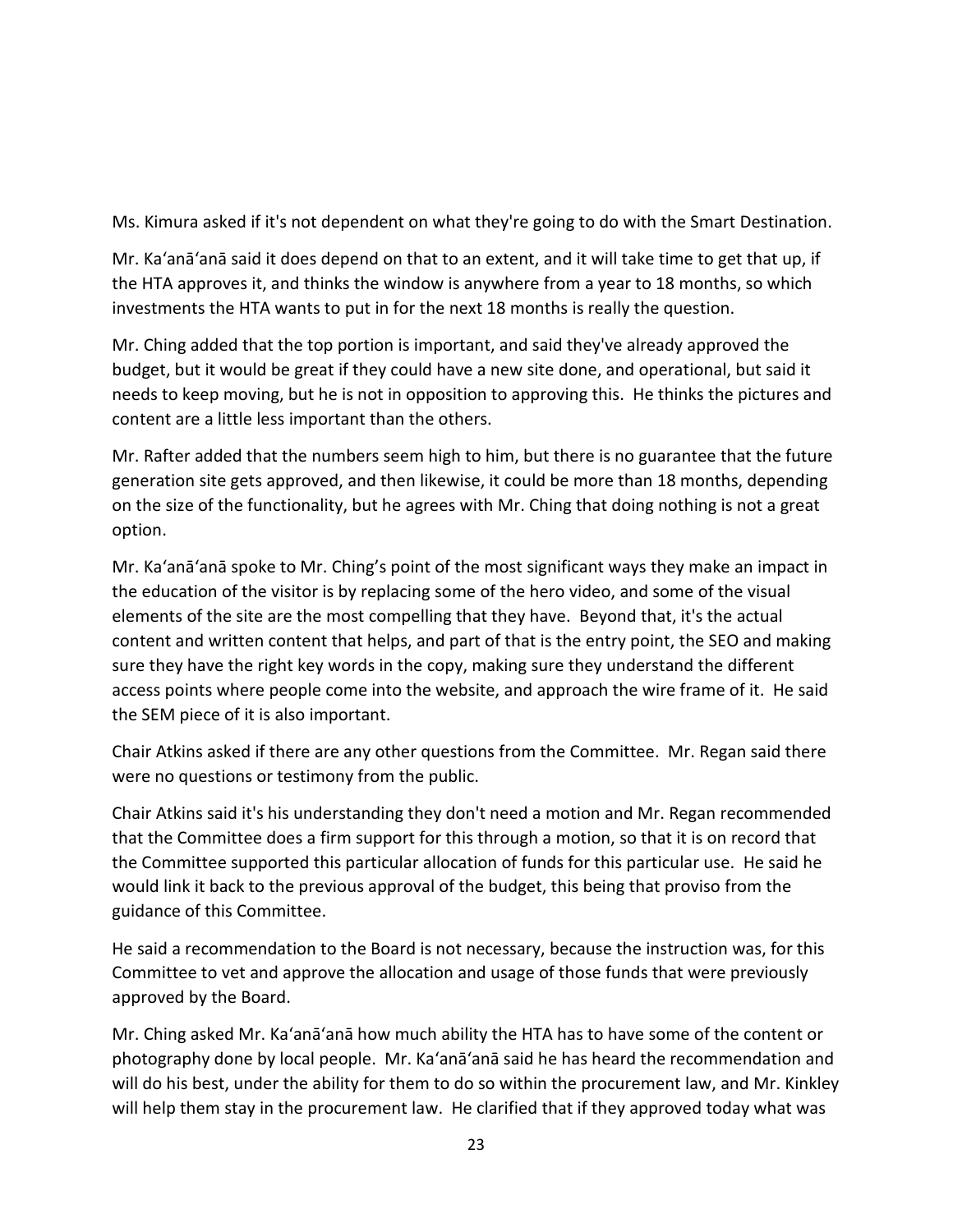presented as a recommendation and HTA is okay with that, it would total \$1,638,120, inclusive of the \$155,000 maintenance for the full twelve months, and that would save HTA \$861,880 of the \$2.5 million that can be spent elsewhere.

Chair Atkins asked for a motion. Mr. Ching made a motion and Mr. Zane seconded.

Chair Atkins said over the years he has seen a lot of photoshoots and they seemed expensive, but said the problem he had with people off the island or the mainland doing the photography, is that it's all contingent on the weather. He said he'd like to see HVCB work with some of the local videographers and local photographers as their work is phenomenal, and costs will be cheaper, especially if the weather is bad. He said there is talent on all the islands, and he'd like to see the monies spent well and give the locals a fair chance.

Mr. Ka'anā'anā said he noted Chair Atkins request and will do his best within the letter of the law.

Mr. Regan did a roll call and the motion passed unanimously.

Ms. Kimura was uncertain on the motion, so Mr. Ka'anā'anā explained again in detail.

Ms. Kimura asked what happens if they hire the Smart Destination consultant and the consultant has a different idea, instead of a website. She said maybe the timing of the implementation should wait until they know the upgrade is necessary, unless they're not going to hire a consultant.

Mr. Ka'anā'anā recommended deferring agenda item number 8 today, as he is not ready and needs more time, which is why he was positioning the approval as, between now and the next 18 months, they need to work out what they are going to do to optimize the site presently. He said even if they bring on the consultant, and to Ms. Kimura's point, they have a different viewpoint on how to proceed, GoHawai'i will still be up and the site will be visited by a number of people from now until then.

Ms. Menor-McNamara asked for clarity - if they approve the \$2.5 million, there is remainder of \$860,000, and asked is the remainder can be allocated if HTA approves the \$1.63 million. Mr. Regan confirmed that it remains unallocated.

Chair Atkins asked if it's unallocated or if it's allocated within the \$2.5 million.

Mr. Atkins said HTA approved the budget, and the use of the \$2.5 million, but in the approval process there was a requirement to come back to the Committee for them to approve how it's going to be spent.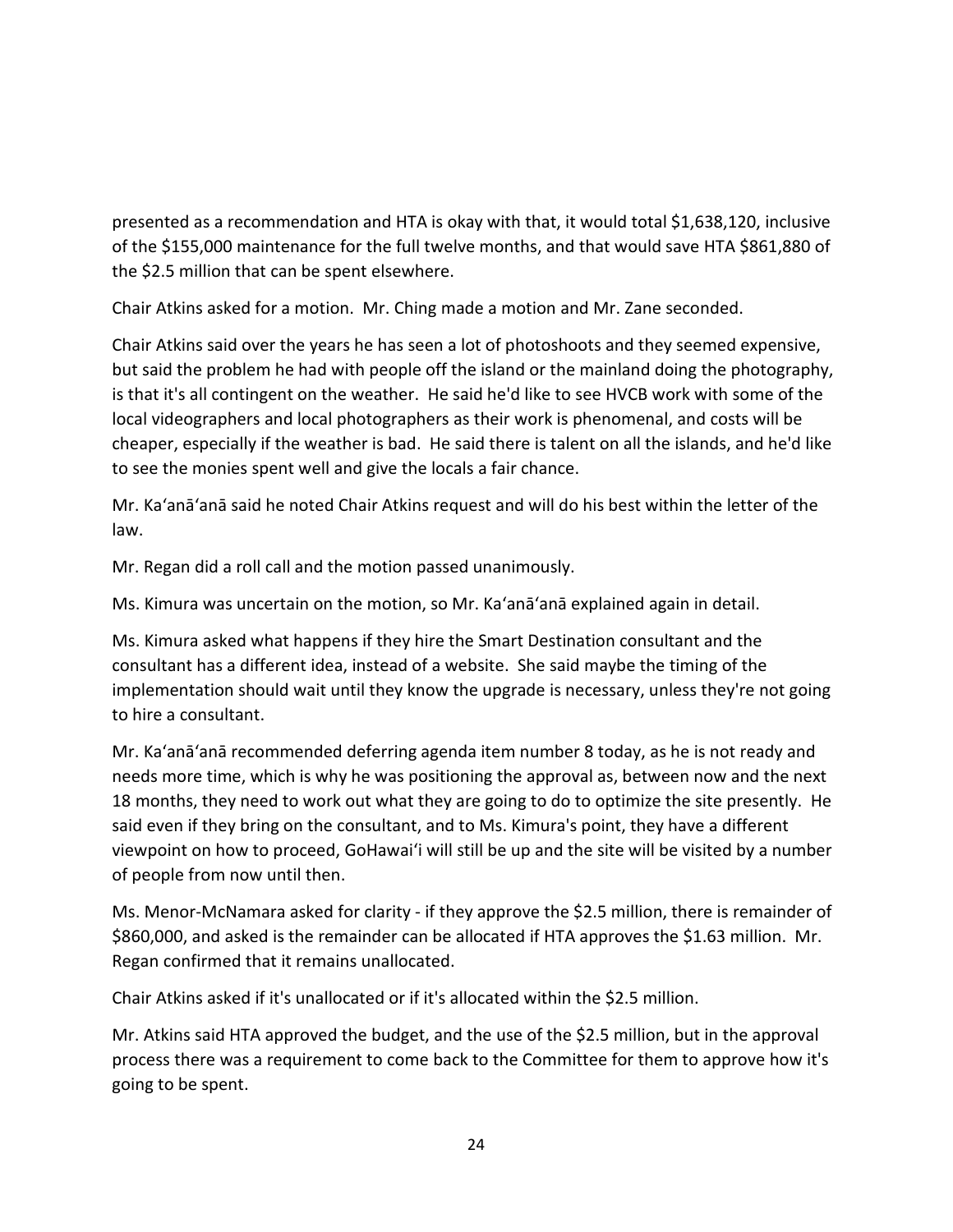Ms. Menor-McNamara asked when the +-\$800,000 has to be allocated and for what purposes.

Mr. Regan said it's a good question - it's ARPA monies and they remain in that bucket, and potentially could be reprogrammed for other purposes based on what this Committee or the Board feels the funds should be used for, but the parameters are set by Budget and Finance in terms of how much time HTA has to spend those monies. He believes it was until June 2023, which Mr. Togashi confirmed, but Budget and Finance said they will extend that on a case-bycase basis as HTA requested.

Ms. Menor-McNamara spoke about the Smart Destination and asked if this remainder could potentially continue GoHawai'i for operations.

Chair Atkins asked if they can't move it out of with ARPA to some other line item, or if HTA can roll it over if they get approval. Mr. Regan said if the Board decides they want to reprogram it out of this line item, then the Board could take that action, but it would have to be a separate agenda item for consideration.

Mr. Ka'anā'anā said what's different is the \$2.5 million was approved by HTA for GoHawai'i in line 318, and because HTA is thinking about spending that \$1.6 out of this today, it can be moved, because it has not been contracted or RFP'd. He said maybe staff could take a look at what some of the needs are, then make recommendations to HTA at the March Board meeting of where to move the \$860,000 or if it's best to save it, it can be assessed.

Chair Atkins asked if Miles gave them a timeframe of how long it could take for them to do this.

Mr. Ka'anā'anā reiterated that they have to procure this, so it has to go out to bid. Until they RFP it and get a proposal there won't be a definite timeframe.

Mr. Kinkley recommended to go ahead with the roll call, but said first he wants to hear Ms. Kimura say that she understands the motion and she is voting an unqualified aye, or else they will have to start over. Mr. Kinkley said they must restate the motion then vote.

Mr. Ka'anā'anā said the motion is to approve \$1,638,120 million from the GoHawai'i line item 318 in fiscal 2022 funds for GoHawai'i.com improvements and 12 months of maintenance.

Mr. Ching made a motion and Mr. Zane seconded.

Mr. Regan did a roll call and the motion passed unanimously, but Chair Atkins had reservations.

Mr. Rafter made a motion to adjourn, and Ms. Menor-McNamara seconded. The motion passed unanimously.